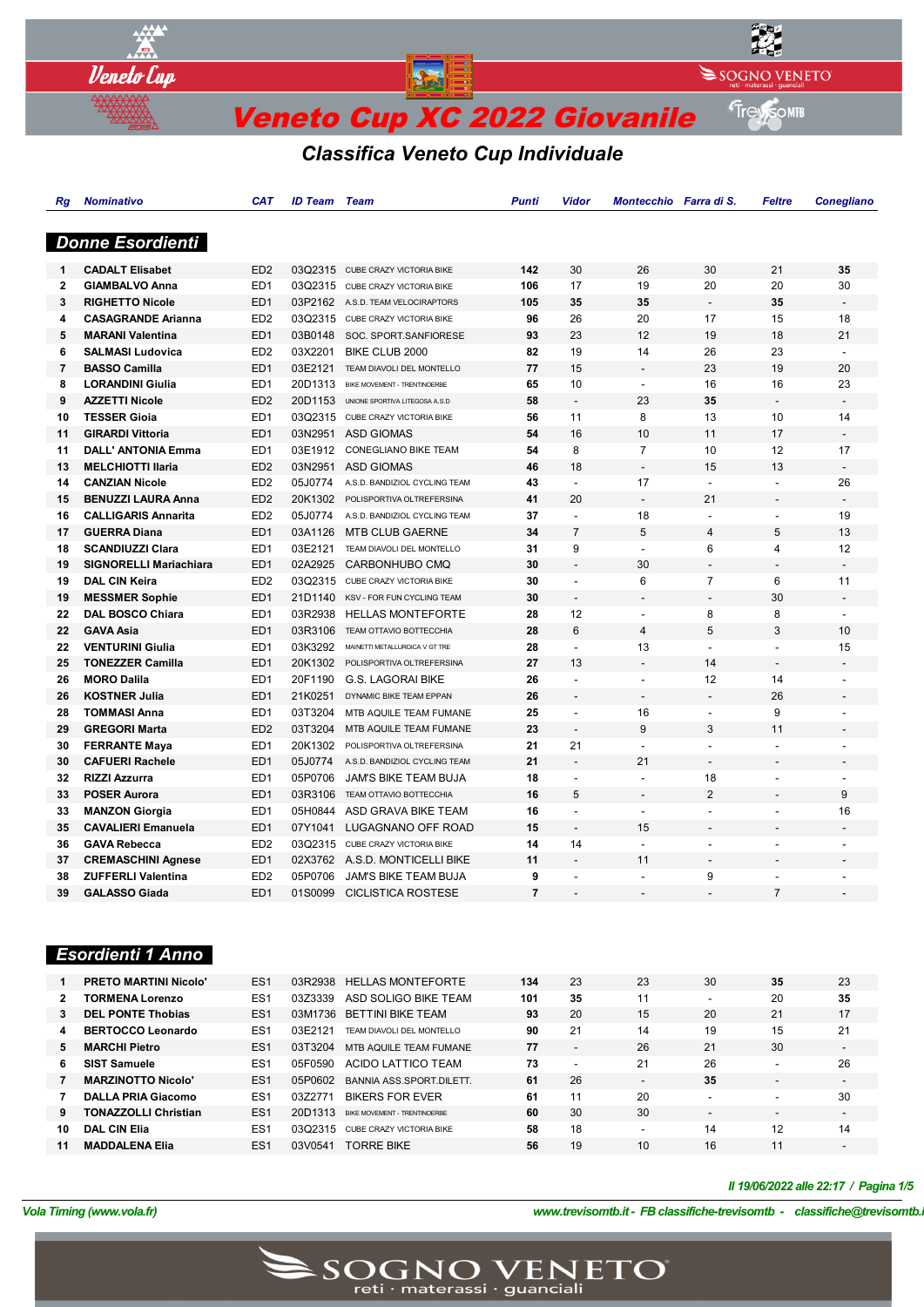*Classifica Veneto Cup Individuale*

| Rg | <b>Nominativo</b>                | <b>CAT</b>      | <b>ID Team</b> | <b>Team</b>                            | <b>Punti</b>   | Vidor                        | Montecchio Farra di S.   |                          | Feltre                   | <b>Conegliano</b>        |
|----|----------------------------------|-----------------|----------------|----------------------------------------|----------------|------------------------------|--------------------------|--------------------------|--------------------------|--------------------------|
|    |                                  |                 |                |                                        |                |                              |                          |                          |                          |                          |
| 11 | <b>FAGHERAZZI Andrea</b>         | ES <sub>1</sub> |                | 03E1912 CONEGLIANO BIKE TEAM           | 56             | 9                            |                          | 11                       | 17                       | 19                       |
| 13 | <b>POZZATO Matteo</b>            | ES <sub>1</sub> | 03Y0528        | S.C.D. DOPLA TREVISO                   | 54             | 17                           |                          | 6                        | 13                       | 18                       |
| 14 | <b>CASAGRANDE Filippo</b>        | ES <sub>1</sub> |                | 03Q2315 CUBE CRAZY VICTORIA BIKE       | 51             | 16                           | $\overline{\phantom{a}}$ | 10                       | 14                       | 11                       |
| 15 | <b>BENINI Nicolo'</b>            | ES <sub>1</sub> | 03N2951        | ASD GIOMAS                             | 45             | 10                           | 4                        | 9                        | 10                       | 12                       |
| 16 | <b>CORSI Alberto</b>             | ES <sub>1</sub> | 03F3208        | <b>TEAM VERONA MTB</b>                 | 35             | 14                           | $\overline{7}$           | 8                        | 6                        | $\overline{\phantom{a}}$ |
| 16 | <b>MIGLIORANZO Riccardo</b>      | ES <sub>1</sub> | 03N2951        | <b>ASD GIOMAS</b>                      | 35             | 8                            | $\overline{\phantom{a}}$ | 15                       | $\overline{7}$           | 5                        |
| 16 | <b>CHITO' Alessandro</b>         | ES <sub>1</sub> | 02H3915        | <b>VELO' MONTIRONE</b>                 | 35             | $\overline{\phantom{a}}$     | 35                       | $\overline{\phantom{a}}$ | $\overline{\phantom{a}}$ |                          |
| 19 | <b>MORO Leonardo</b>             | ES <sub>1</sub> | 20F1190        | <b>G.S. LAGORAI BIKE</b>               | 32             | $\overline{\phantom{a}}$     | $\overline{\phantom{a}}$ | 13                       | 19                       |                          |
| 20 | <b>ZANETTI Emiliano</b>          | ES <sub>1</sub> | 03Y0528        | S.C.D. DOPLA TREVISO                   | 29             |                              | 6                        | 23                       | $\overline{\phantom{a}}$ | $\overline{\phantom{a}}$ |
| 21 | <b>ZANETTIN Giovanni</b>         | ES <sub>1</sub> | 03X2201        | BIKE CLUB 2000                         | 28             | L,                           | $\blacksquare$           | 12                       | 8                        | 8                        |
| 22 | <b>STELLA Christian</b>          | ES <sub>1</sub> | 02D0220        | TEAM ALBA OROBIA BIKE ASD              | 26             |                              |                          | $\overline{\phantom{a}}$ | 26                       | $\overline{\phantom{a}}$ |
| 23 | <b>SCIAN Lorenzo</b>             | ES <sub>1</sub> | 05J0774        | A.S.D. BANDIZIOL CYCLING TEAM          | 25             | $\overline{\phantom{a}}$     | 9                        | $\blacksquare$           | $\blacksquare$           | 16                       |
| 24 | <b>MAGNI Daniele</b>             | ES <sub>1</sub> | 02B2037        | GRUPPO ALPINISTICO NEMBRESE MT         | 23             |                              |                          |                          | 23                       | $\overline{\phantom{a}}$ |
| 25 | <b>FLORIAN Giovanni</b>          | ES <sub>1</sub> | 03Y0528        | S.C.D. DOPLA TREVISO                   | 20             | 6                            | $\blacksquare$           | 5                        | 9                        | $\blacksquare$           |
| 25 | <b>FERRARI Enrico</b>            | ES <sub>1</sub> | 03Z2771        | <b>BIKERS FOR EVER</b>                 | 20             | $\overline{2}$               | 5                        | $\overline{a}$           | 3                        | 10                       |
| 25 | <b>POZZOBON Filippo</b>          | ES <sub>1</sub> | 03A1126        | <b>MTB CLUB GAERNE</b>                 | 20             | $\overline{\phantom{a}}$     | $\overline{\phantom{a}}$ | $\blacksquare$           | $\overline{\phantom{a}}$ | 20                       |
| 28 | <b>PINNA Roberto</b>             | ES <sub>1</sub> | 02A2925        | CARBONHUBO CMQ                         | 19             |                              | 19                       |                          |                          | $\overline{\phantom{a}}$ |
| 29 | <b>RANDAZZO PIETRO Salvatore</b> | ES <sub>1</sub> | 02X3762        | A.S.D. MONTICELLI BIKE                 | 18             | $\overline{\phantom{a}}$     | 18                       | $\overline{\phantom{a}}$ | $\overline{\phantom{a}}$ |                          |
| 29 | <b>ZAMERO Riccardo</b>           | ES <sub>1</sub> | 05P0706        | <b>JAM'S BIKE TEAM BUJA</b>            | 18             |                              | $\blacksquare$           | 18                       |                          |                          |
| 29 | <b>MAGRI Thomas</b>              | ES <sub>1</sub> | 02B2037        | GRUPPO ALPINISTICO NEMBRESE MT         | 18             | $\overline{a}$               | $\overline{a}$           | $\blacksquare$           | 18                       |                          |
| 32 | <b>SANTINI Samuele</b>           | ES <sub>1</sub> |                | 02X3762 A.S.D. MONTICELLI BIKE         | 17             |                              | 17                       | $\overline{a}$           | $\overline{\phantom{a}}$ |                          |
| 32 | <b>MASCHIO Lorenzo</b>           | ES <sub>1</sub> | 05P0706        | JAM'S BIKE TEAM BUJA                   | 17             | $\blacksquare$               | $\overline{a}$           | 17                       | $\overline{\phantom{a}}$ |                          |
| 34 | <b>MONI BIDIN Giacomo</b>        | ES <sub>1</sub> | 05P0602        | BANNIA ASS.SPORT.DILETT.               | 16             | 13                           | $\overline{\phantom{a}}$ | 3                        |                          |                          |
| 34 | <b>PRUNETTI Enrico</b>           | ES <sub>1</sub> | 02A3596        | <b>TEAM MANUEL BIKE</b>                | 16             | $\overline{a}$               | 16                       | $\overline{a}$           | $\overline{\phantom{a}}$ | $\overline{\phantom{a}}$ |
| 34 | <b>AMBACH Leon</b>               | ES <sub>1</sub> | 21K0251        | DYNAMIC BIKE TEAM EPPAN                | 16             | $\qquad \qquad \blacksquare$ |                          | $\overline{a}$           | 16                       | $\overline{\phantom{a}}$ |
| 37 | <b>CARRER Mattia</b>             | ES <sub>1</sub> | 03X2201        | BIKE CLUB 2000                         | 15             | 15                           | $\blacksquare$           | $\overline{a}$           | $\overline{\phantom{a}}$ |                          |
| 37 | <b>MAREGA Fabio</b>              | ES <sub>1</sub> | 05Y0097        | <b>CAPRIVESI</b>                       | 15             | $\overline{a}$               | $\overline{\phantom{a}}$ |                          |                          | 15                       |
| 39 | <b>BULFON Matteo</b>             | ES <sub>1</sub> | 05C0104        | ASD LIB.GRADISCA FRIULI ANTINC         | 14             | $\overline{a}$               | $\mathbf{1}$             | $\overline{a}$           | $\overline{\phantom{a}}$ | 13                       |
| 40 | <b>BORGONOVO Brian</b>           | ES <sub>1</sub> | 02P3489        | S.C. TRIANGOLO LARIANO A.S.D.          | 13             | $\overline{\phantom{a}}$     | 13                       |                          |                          |                          |
| 41 | <b>BIN Riccardo</b>              | ES <sub>1</sub> | 03P0893        | G.S. STABIUZZO                         | 12             | 12                           | $\overline{\phantom{a}}$ | ÷,                       | $\overline{\phantom{a}}$ |                          |
| 41 | <b>LEONI Michele</b>             | ES <sub>1</sub> | 02Z3859        | LE MARMOTTE LORETO                     | 12             | $\overline{\phantom{a}}$     | 12                       |                          |                          |                          |
| 43 | <b>BERNARDI Leonardo</b>         | ES <sub>1</sub> | 03Q2929        | G. C. MONTEGRAPPA A.S.D.               | 11             |                              |                          |                          | 5                        | 6                        |
| 44 | <b>TRONCONE Nicolas</b>          | ES <sub>1</sub> | 05J0774        | A.S.D. BANDIZIOL CYCLING TEAM          | 9              |                              | $\overline{\phantom{a}}$ | $\overline{a}$           | $\overline{\phantom{a}}$ | 9                        |
| 45 | <b>BECCHI Filippo</b>            | ES <sub>1</sub> | 07T1781        | VAL D'ENZA AKTIV TEAM                  | 8              | $\blacksquare$               | 8                        | $\overline{\phantom{a}}$ | $\overline{\phantom{a}}$ |                          |
| 45 | <b>HY CHEY Riccardo</b>          | ES <sub>1</sub> | 20D1313        | BIKE MOVEMENT - TRENTINOERBE           | 8              | $\blacksquare$               |                          | $\overline{4}$           | $\overline{4}$           |                          |
| 47 | <b>ZANDONÀ Marco</b>             | ES <sub>1</sub> | 03J1480        | <b>G.S. WINNERBIKE</b>                 | 7              | $\overline{7}$               |                          |                          |                          |                          |
| 47 | <b>BARBON Nicola</b>             | ES <sub>1</sub> | 03A1126        | <b>MTB CLUB GAERNE</b>                 | $\overline{7}$ | 3                            | $\overline{\phantom{a}}$ | $\overline{\phantom{a}}$ | $\overline{2}$           | $\overline{2}$           |
| 47 | <b>ZUFFERLI Leonardo</b>         | ES <sub>1</sub> | 05P0706        | JAM'S BIKE TEAM BUJA                   | 7              | $\overline{a}$               | $\blacksquare$           | $\overline{7}$           | $\overline{\phantom{a}}$ |                          |
| 47 | <b>BLASEOTTO Gabriele</b>        | ES <sub>1</sub> | 05P0706        | <b>JAM'S BIKE TEAM BUJA</b>            | $\overline{7}$ |                              |                          |                          |                          | 7                        |
| 51 | <b>GRAVA Nicola</b>              | ES <sub>1</sub> |                | 03M1736 BETTINI BIKE TEAM              | 6              | 5                            |                          | 1                        |                          |                          |
| 52 | <b>RAMPIN Giovanni</b>           | ES <sub>1</sub> |                | 03A1126 MTB CLUB GAERNE                | 4              | 4                            |                          |                          |                          |                          |
| 52 | <b>TAVANO Eric</b>               | ES <sub>1</sub> |                | 05C0104 ASD LIB.GRADISCA FRIULI ANTINC | 4              | 1                            |                          |                          |                          | 3                        |
| 52 | <b>SORARU' Tommaso</b>           | ES <sub>1</sub> |                | 03E1912 CONEGLIANO BIKE TEAM           | 4              |                              |                          |                          |                          | 4                        |
| 55 | <b>VECCHI Simone</b>             | ES1             |                | 02Z3859 LE MARMOTTE LORETO             | 3              | $\overline{\phantom{a}}$     | 3                        |                          |                          |                          |
| 56 | <b>ABBATE MATTEO Raffaele</b>    | ES <sub>1</sub> |                | 22F0049 CICLI LUCCHINI                 | 2              |                              | 2                        | $\overline{\phantom{a}}$ | $\overline{\phantom{a}}$ |                          |
| 56 | <b>VALCANOVER Marco</b>          | ES1             |                | 20K1302 POLISPORTIVA OLTREFERSINA      | 2              | $\overline{\phantom{a}}$     | ۰                        | 2                        | $\overline{\phantom{a}}$ |                          |
| 58 | <b>PICHLER Mattia</b>            | ES <sub>1</sub> |                | 20D1313 BIKE MOVEMENT - TRENTINOERBE   | 1              |                              |                          | ٠                        | $\mathbf{1}$             |                          |
| 58 | <b>TRUANT Thomas</b>             | ES1             |                | 05J0774 A.S.D. BANDIZIOL CYCLING TEAM  | 1              |                              |                          |                          |                          | $\mathbf{1}$             |

# *Esordienti 2 Anno*

|              | <b>PETTENE Manuel</b>      | ES <sub>2</sub> | 03N2951 | ASD GIOMAS                       | 130 | 30                       | 21                       | 30                       | 23                       | 26                       |
|--------------|----------------------------|-----------------|---------|----------------------------------|-----|--------------------------|--------------------------|--------------------------|--------------------------|--------------------------|
| $\mathbf{2}$ | <b>VIOTTO Mattia</b>       | ES <sub>2</sub> | 03Z3339 | ASD SOLIGO BIKE TEAM             | 125 | 26                       | 17                       | 21                       | 26                       | 35                       |
| з.           | <b>CASTELLAN Giacomo</b>   | ES <sub>2</sub> | 20D1313 | BIKE MOVEMENT - TRENTINOERBE     | 100 | $\overline{\phantom{a}}$ | 35                       | 35                       | 30                       | $\overline{\phantom{a}}$ |
|              | <b>AZZOLINA Alessandro</b> | ES <sub>2</sub> | 03N2951 | ASD GIOMAS                       | 94  | 35                       | 18                       | 23                       | 18                       | -                        |
| 5.           | <b>DUSSIN Enrico</b>       | ES <sub>2</sub> | 03R2938 | HELLAS MONTEFORTE                | 92  | 23                       | 13                       | 18                       | 19                       | 19                       |
| 6.           | <b>GABRIELLI Tommaso</b>   | ES <sub>2</sub> |         | 03M1420 S.S.D. PEDALE FELTRINO   | 82  | 20                       | 12                       | $\overline{\phantom{0}}$ | 20                       | 30                       |
|              | <b>BERNARDI Cristiano</b>  | ES <sub>2</sub> | 0373339 | ASD SOLIGO BIKE TEAM             | 80  | 16                       | 11                       | 20                       | 15                       | 18                       |
| 8            | <b>CADALT Nicolas</b>      | ES <sub>2</sub> |         | 03Q2315 CUBE CRAZY VICTORIA BIKE | 78  | 19                       | 6                        | 14                       | 16                       | 23                       |
| 9.           | DE CRISTOFARO Matteo       | ES <sub>2</sub> | 05F0590 | ACIDO LATTICO TEAM               | 70  | 18                       | 15                       | 17                       | $\overline{\phantom{a}}$ | 20                       |
| 10.          | <b>BORTOLIN Francesco</b>  | ES <sub>2</sub> | 03A1126 | <b>MTB CLUB GAERNE</b>           | 51  | 21                       | $\overline{\phantom{a}}$ | 13                       |                          | 10                       |
| 10           | <b>PRIOR Pietro</b>        | ES <sub>2</sub> | 03Z3339 | ASD SOLIGO BIKE TEAM             | 51  | $\overline{\phantom{a}}$ | $\overline{\phantom{a}}$ | 16                       | 14                       | 21                       |
| 12           | <b>TINAZZI Marco</b>       | ES <sub>2</sub> | 03Y0528 | S.C.D. DOPLA TREVISO             | 43  | 15                       | $\overline{\phantom{a}}$ | 8                        | 6                        | 14                       |
| 13.          | <b>DEON Pietro</b>         | ES <sub>2</sub> | 03B0148 | SOC. SPORT. SANFIORESE           | 40  | $\overline{\phantom{a}}$ | 19                       | $\overline{\phantom{0}}$ | 21                       | $\overline{\phantom{0}}$ |
| 14           | <b>ASNICAR Riccardo</b>    | ES <sub>2</sub> | 03K3292 | MAINETTI METALLURGICA V GT TRE   | 38  | 10                       | $\overline{\phantom{a}}$ | 11                       | 5                        | 12                       |

# *VolaSoftControlPdf Il 19/06/2022 alle 22:17 / Pagina 2/5*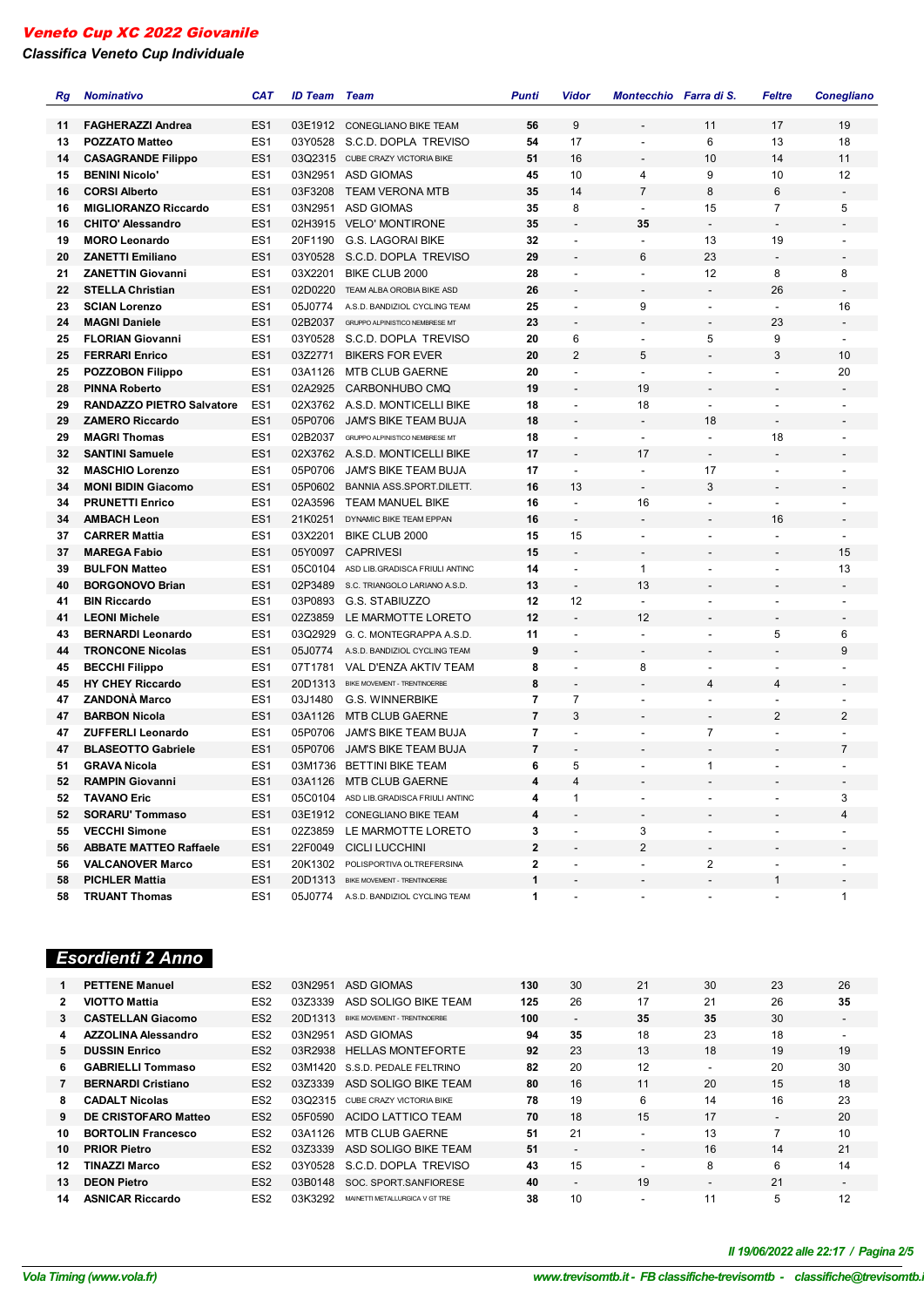# *Classifica Veneto Cup Individuale*

| Rg | <b>Nominativo</b>                  | <b>CAT</b>      | <b>ID Team</b> | Team                             | <b>Punti</b>   | <b>Vidor</b>             | Montecchio Farra di S.   |                          | <b>Feltre</b>            | <b>Conegliano</b>        |
|----|------------------------------------|-----------------|----------------|----------------------------------|----------------|--------------------------|--------------------------|--------------------------|--------------------------|--------------------------|
| 15 | <b>SANTILLO Paride</b>             | ES <sub>2</sub> | 03L1216        | G.C. SOSSANO 1975                | 35             |                          |                          |                          | 35                       |                          |
| 16 | <b>BIONDETTI Paolo</b>             | ES <sub>2</sub> | 20D1313        | BIKE MOVEMENT - TRENTINOERBE     | 31             | 14                       | $\overline{\phantom{a}}$ | ÷,                       | 17                       |                          |
| 16 | <b>LONGO Alessandro</b>            | ES <sub>2</sub> | 03Y0528        | S.C.D. DOPLA TREVISO             | 31             | 13                       |                          | $\overline{7}$           | 11                       |                          |
| 18 | <b>GARBACCIO VALINA Alessandro</b> | ES <sub>2</sub> | 01N1404        | ASSOC.SCUOLA NAZ.MTB OASI ZEGN   | 30             | $\overline{a}$           | 30                       | $\overline{a}$           | $\overline{a}$           |                          |
| 19 | <b>DE MUNARI Matteo</b>            | ES <sub>2</sub> | 03V0541        | <b>TORRE BIKE</b>                | 29             |                          |                          |                          | 13                       | 16                       |
| 20 | <b>BORRE Fabien</b>                | ES <sub>2</sub> | 22F0049        | <b>CICLI LUCCHINI</b>            | 26             | $\omega$                 | 26                       | $\overline{\phantom{a}}$ | $\overline{a}$           |                          |
| 20 | <b>GRIGOLINI Filippo</b>           | ES <sub>2</sub> | 05P0706        | JAM'S BIKE TEAM BUJA             | 26             |                          |                          | 26                       | $\overline{\phantom{a}}$ | $\overline{\phantom{a}}$ |
| 22 | <b>COBELLI Gioele</b>              | ES <sub>2</sub> | 20D1313        | BIKE MOVEMENT - TRENTINOERBE     | 24             | 8                        | $\overline{\phantom{a}}$ | 6                        | 10                       | $\blacksquare$           |
| 23 | <b>DONATI Simone</b>               | ES <sub>2</sub> |                | 02X3762 A.S.D. MONTICELLI BIKE   | 23             |                          | 23                       | $\overline{\phantom{a}}$ |                          | $\overline{\phantom{a}}$ |
| 24 | PODO Massimo                       | ES <sub>2</sub> | 05J0774        | A.S.D. BANDIZIOL CYCLING TEAM    | 21             | $\overline{a}$           | 4                        | $\overline{\phantom{a}}$ | $\overline{\phantom{a}}$ | 17                       |
| 24 | <b>PURIN Lorenzo</b>               | ES <sub>2</sub> | 20F1190        | <b>G.S. LAGORAI BIKE</b>         | 21             | ٠                        | 3                        | 9                        | 9                        |                          |
| 26 | <b>BOSSI Francesco</b>             | ES <sub>2</sub> | 02Z3859        | LE MARMOTTE LORETO               | 20             | $\overline{\phantom{a}}$ | 20                       | $\blacksquare$           | $\overline{\phantom{a}}$ |                          |
| 27 | <b>BOLZAN Thomas</b>               | ES <sub>2</sub> | 05P0602        | BANNIA ASS.SPORT.DILETT.         | 19             | 9                        | $\overline{\phantom{a}}$ | 10                       | $\overline{\phantom{a}}$ |                          |
| 27 | <b>TONIZZO Joele</b>               | ES <sub>2</sub> | 05P0706        | JAM'S BIKE TEAM BUJA             | 19             | $\overline{a}$           | $\ddot{\phantom{a}}$     | 19                       | $\overline{a}$           |                          |
| 29 | <b>DISPENSA Flavio</b>             | ES <sub>2</sub> | 02S2343        | TRINX FACTORY TEAM               | 17             | 17                       |                          |                          | $\overline{a}$           |                          |
| 29 | <b>SEQUANI Andrea</b>              | ES <sub>2</sub> | 03N2951        | <b>ASD GIOMAS</b>                | 17             | 4                        | $\sim$                   | $\sim$                   | 4                        | 9                        |
| 31 | <b>ULLIANA Nicola</b>              | ES <sub>2</sub> |                | 03Q2315 CUBE CRAZY VICTORIA BIKE | 16             | $\overline{7}$           | $\overline{a}$           | 3                        | $\overline{2}$           | $\overline{\mathbf{4}}$  |
| 31 | <b>DEDE' Gabriele</b>              | ES <sub>2</sub> |                | 07A1757 ASD GAGABIKE TEAM        | 16             | $\blacksquare$           | 16                       | $\blacksquare$           | $\overline{\phantom{a}}$ | $\overline{\phantom{a}}$ |
| 33 | <b>GIRARDI Giovanni</b>            | ES <sub>2</sub> | 03Z2771        | <b>BIKERS FOR EVER</b>           | 15             | 11                       |                          | $\overline{4}$           |                          |                          |
| 33 | <b>PERUCH Samuele</b>              | ES <sub>2</sub> | 03R3106        | TEAM OTTAVIO BOTTECCHIA          | 15             | 5                        | $\blacksquare$           | $\overline{2}$           | $\mathbf{1}$             | $\overline{7}$           |
| 33 | <b>BORTOLATO Sirio</b>             | ES <sub>2</sub> | 20K1302        | POLISPORTIVA OLTREFERSINA        | 15             | $\overline{a}$           |                          | 15                       |                          | $\blacksquare$           |
| 33 | <b>BETTIOL Davis</b>               | ES <sub>2</sub> | 03A1126        | <b>MTB CLUB GAERNE</b>           | 15             | $\overline{\phantom{a}}$ | $\overline{\phantom{a}}$ | $\overline{\phantom{a}}$ | $\overline{\phantom{a}}$ | 15                       |
| 37 | <b>ROCCA Lorenzo</b>               | ES <sub>2</sub> | 02Y4642        | TEAM REBEL BIKE PAREDI           | 14             |                          | 14                       |                          | $\overline{a}$           | $\overline{a}$           |
| 38 | <b>POZZATO Alessandro</b>          | ES <sub>2</sub> | 03V0541        | <b>TORRE BIKE</b>                | 13             | $\blacksquare$           | 5                        | $\overline{a}$           | 8                        | $\blacksquare$           |
| 38 | <b>LOMBARDINO Tommaso</b>          | ES <sub>2</sub> | 03X2201        | <b>BIKE CLUB 2000</b>            | 13             |                          |                          |                          |                          | 13                       |
| 40 | <b>CALZOLARI Michele</b>           | ES <sub>2</sub> | 07D1664        | A.S.D. GREEN DEVILS TEAM         | 12             | 12                       | $\overline{\phantom{a}}$ | $\overline{\phantom{a}}$ | $\overline{a}$           | $\ddot{\phantom{a}}$     |
| 40 | <b>TESSARO COPPE Nikita</b>        | ES <sub>2</sub> | 03Z3339        | ASD SOLIGO BIKE TEAM             | 12             | 6                        |                          | $\mathbf{1}$             |                          | 5                        |
| 40 | <b>TRENTIN Alessio</b>             | ES <sub>2</sub> | 20F1190        | <b>G.S. LAGORAI BIKE</b>         | 12             | $\overline{a}$           | $\blacksquare$           | 12                       | $\overline{a}$           | $\blacksquare$           |
| 40 | <b>VOLGGER Hannes</b>              | ES <sub>2</sub> | 21K0251        | DYNAMIC BIKE TEAM EPPAN          | 12             |                          |                          | $\overline{a}$           | 12                       | $\overline{a}$           |
| 44 | <b>FLORIAN Leonardo</b>            | ES <sub>2</sub> | 03X2201        | BIKE CLUB 2000                   | 11             | ٠                        | $\blacksquare$           | $\blacksquare$           | $\blacksquare$           | 11                       |
| 45 | <b>GATTA Gabriele</b>              | ES <sub>2</sub> | 02H3915        | <b>VELO' MONTIRONE</b>           | 10             |                          | 10                       | $\overline{\phantom{a}}$ |                          |                          |
| 46 | <b>MAZZA Matteo</b>                | ES <sub>2</sub> | 07Y1041        | LUGAGNANO OFF ROAD               | 9              |                          | 9                        | $\overline{a}$           | $\overline{a}$           |                          |
| 47 | <b>VIGNA Marco</b>                 | ES <sub>2</sub> | 01N1404        | ASSOC.SCUOLA NAZ.MTB OASI ZEGN   | 8              | ÷,                       | 8                        | $\overline{\phantom{a}}$ | $\overline{\phantom{a}}$ | $\overline{a}$           |
| 47 | <b>PASA Marco</b>                  | ES <sub>2</sub> | 03X0727        | V.C. CITTA' DI MAROSTICA         | 8              |                          | $\overline{a}$           | $\blacksquare$           | $\overline{\phantom{a}}$ | 8                        |
| 49 | <b>COMINATO Lorenzo</b>            | ES <sub>2</sub> | 01N1404        | ASSOC.SCUOLA NAZ.MTB OASI ZEGN   | $\overline{7}$ | $\overline{a}$           | $\overline{7}$           | $\overline{\phantom{a}}$ |                          |                          |
| 50 | <b>PANIZZO Federico</b>            | ES <sub>2</sub> | 05F0590        | ACIDO LATTICO TEAM               | 6              | $\overline{a}$           |                          | $\overline{\phantom{a}}$ | ÷,                       | 6                        |
| 51 | <b>SABATINO Jacopo</b>             | ES <sub>2</sub> | 05P0706        | <b>JAM'S BIKE TEAM BUJA</b>      | 5              | $\overline{a}$           |                          | 5                        |                          |                          |
| 52 | <b>GASPARI Daniel</b>              | ES <sub>2</sub> | 03Z2771        | <b>BIKERS FOR EVER</b>           | 3              | 3                        | $\blacksquare$           | $\overline{a}$           | $\overline{a}$           |                          |
| 52 | <b>BARNETT Hervey</b>              | ES <sub>2</sub> | 20D1313        | BIKE MOVEMENT - TRENTINOERBE     | 3              | $\overline{a}$           |                          | $\overline{\phantom{a}}$ | 3                        | $\blacksquare$           |
| 52 | <b>FAVARO Thomas</b>               | ES <sub>2</sub> | 03E2121        | TEAM DIAVOLI DEL MONTELLO        | 3              | $\overline{a}$           | $\sim$                   | $\blacksquare$           | $\overline{\phantom{a}}$ | 3                        |
| 55 | <b>PACCAGNELLA Giacomo</b>         | ES <sub>2</sub> | 05C0104        | ASD LIB.GRADISCA FRIULI ANTINC   | $\overline{2}$ | $\overline{2}$           |                          |                          |                          |                          |
| 55 | <b>HENRIOD Erik</b>                | ES <sub>2</sub> | 22F0049        | <b>CICLI LUCCHINI</b>            | 2              | $\overline{\phantom{a}}$ | 2                        | $\overline{\phantom{a}}$ | $\blacksquare$           |                          |
| 55 | <b>PEREZ ANDREAS Damien</b>        | ES <sub>2</sub> | 03Y0528        | S.C.D. DOPLA TREVISO             | $\overline{2}$ |                          |                          |                          |                          | $\overline{2}$           |
| 58 | <b>TESSARO Michele</b>             | ES <sub>2</sub> | 03E2121        | TEAM DIAVOLI DEL MONTELLO        | 1              | $\mathbf{1}$             | $\blacksquare$           | $\blacksquare$           |                          |                          |
| 58 | <b>FURLANIS Andrea</b>             | ES <sub>2</sub> | 03B0148        | SOC. SPORT.SANFIORESE            | 1              |                          | 1                        |                          |                          |                          |
| 58 | <b>CECCO Samuele</b>               | ES <sub>2</sub> | 20Y0241        | U.S. PRIMIERO A.S.D.             | $\mathbf{1}$   |                          |                          |                          |                          | 1                        |
|    |                                    |                 |                |                                  |                |                          |                          |                          |                          |                          |

# *Donne Allieve*

|              | <b>DAL BEN Elena</b>     | DA <sub>2</sub> | 03F3208 | TEAM VERONA MTB                | 147 | 30                       | 26                       | 26                       | 30                       | 35                       |
|--------------|--------------------------|-----------------|---------|--------------------------------|-----|--------------------------|--------------------------|--------------------------|--------------------------|--------------------------|
| $\mathbf{2}$ | <b>PONTARA Elisa</b>     | DA <sub>1</sub> | 03N2951 | ASD GIOMAS                     | 140 | 35                       | 35                       | 35                       | 35                       | $\overline{\phantom{a}}$ |
| 3            | <b>ZANETTI Arianna</b>   | DA <sub>1</sub> | 03V0541 | <b>TORRE BIKE</b>              | 105 | 18                       | 20                       | 19                       | 18                       | 30                       |
| 4            | <b>MARANZATO Gloria</b>  | DA <sub>2</sub> | 03Y0528 | S.C.D. DOPLA TREVISO           | 94  | 19                       | 18                       | 18                       | 19                       | 20                       |
| 5.           | <b>GRIS Martina</b>      | DA <sub>2</sub> | 03M1420 | S.S.D. PEDALE FELTRINO         | 81  | 20                       | 21                       | 20                       | 20                       | $\overline{\phantom{a}}$ |
| 5.           | <b>PEDRONETTO Chiara</b> | DA <sub>1</sub> | 03P2162 | A.S.D. TEAM VELOCIRAPTORS      | 81  | 17                       | 15                       | 14                       | 14                       | 21                       |
|              | <b>GOTTOLI Emma</b>      | DA <sub>1</sub> | 03F3208 | <b>TEAM VERONA MTB</b>         | 76  | $\overline{\phantom{a}}$ | 17                       | 17                       | 16                       | 26                       |
| 8            | <b>POZZATO Martina</b>   | DA <sub>1</sub> | 03Y0528 | S.C.D. DOPLA TREVISO           | 72  | 16                       | 12                       | 13                       | 13                       | 18                       |
| 9            | <b>BRAZZODURO Annika</b> | DA <sub>2</sub> | 20D1153 | UNIONE SPORTIVA LITEGOSA A.S.D | 70  | 26                       | $\overline{\phantom{0}}$ | 21                       | 23                       | $\overline{\phantom{a}}$ |
| 10.          | <b>LOSSO</b> Irene       | DA <sub>1</sub> | 03M1736 | <b>BETTINI BIKE TEAM</b>       | 67  | 13                       | 11                       | 12                       | 12                       | 19                       |
| 11           | <b>TURRA Rosita</b>      | DA <sub>2</sub> |         | 03M1420 S.S.D. PEDALE FELTRINO | 60  | 14                       | 13                       | 16                       | 17                       | $\overline{\phantom{a}}$ |
| 12           | <b>BENEDET Giulia</b>    | DA <sub>2</sub> | 03Q2315 | CUBE CRAZY VICTORIA BIKE       | 59  | 15                       | 14                       | 15                       | 15                       | $\overline{\phantom{a}}$ |
| 13           | <b>SIMMERLE Anja</b>     | DA <sub>1</sub> | 21Z1107 | ASC KARDAUN-CARDANO            | 49  | 23                       | $\overline{\phantom{0}}$ | $\overline{\phantom{0}}$ | 26                       | $\overline{\phantom{a}}$ |
| 14           | <b>GAZZARI Anna</b>      | DA <sub>2</sub> | 03K3001 | A.S.D. CICLISTI EUROVELO       | 44  | 21                       | $\overline{\phantom{a}}$ | -                        | $\overline{\phantom{a}}$ | 23                       |
| 15           | <b>BIONAZ Emilie</b>     | DA <sub>2</sub> | 22F0049 | <b>CICLI LUCCHINI</b>          | 30  | $\overline{\phantom{a}}$ | 30                       | $\overline{\phantom{a}}$ | $\overline{\phantom{a}}$ | $\overline{\phantom{a}}$ |
| 15           | <b>RIZZI Sabrina</b>     | DA <sub>1</sub> | 05P0706 | JAM'S BIKE TEAM BUJA           | 30  | ۰                        | $\overline{\phantom{a}}$ | 30                       |                          |                          |

# *VolaSoftControlPdf Il 19/06/2022 alle 22:17 / Pagina 3/5*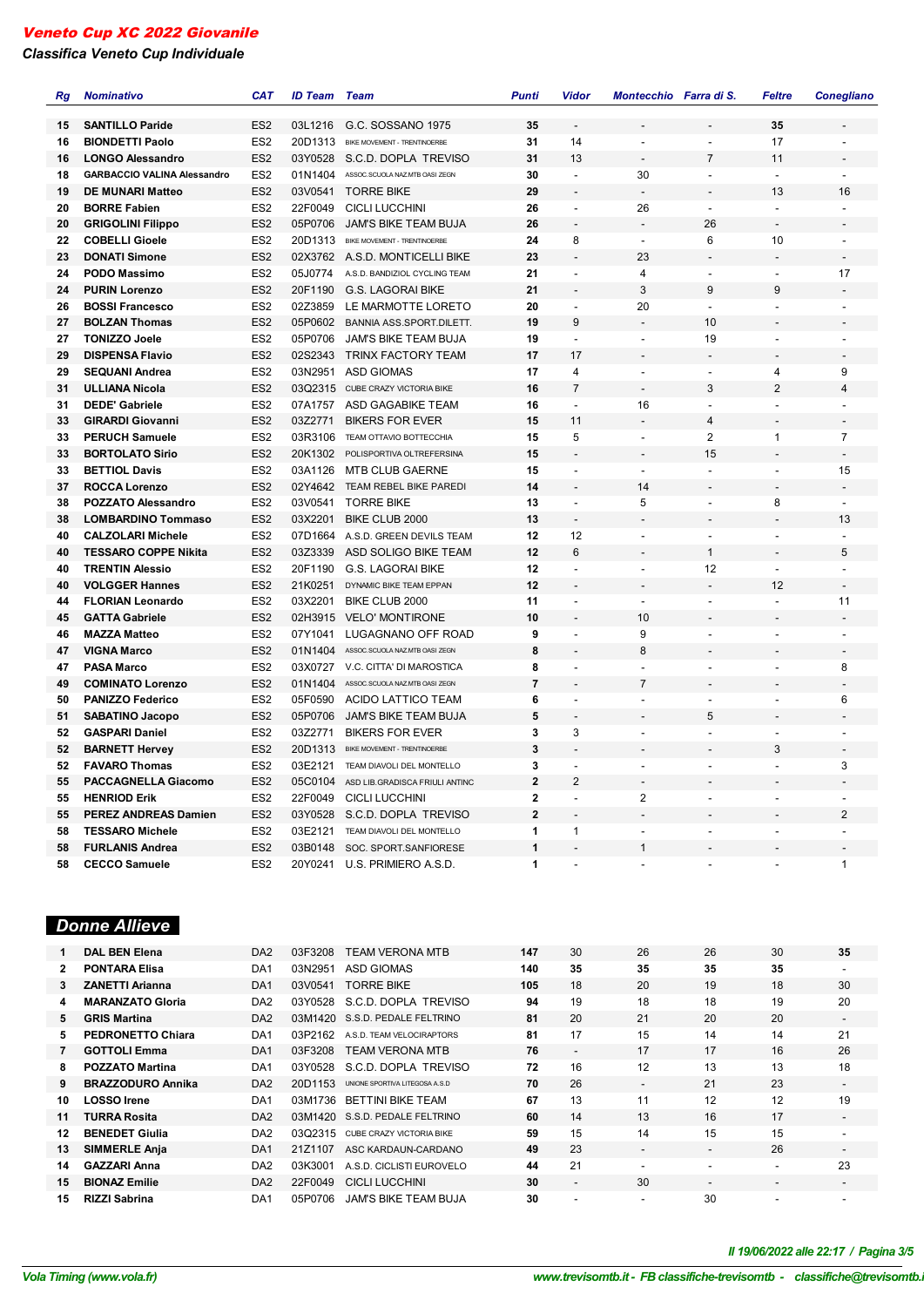# *Classifica Veneto Cup Individuale*

| Rg | <b>Nominativo</b>            | <b>CAT</b>      | <b>ID Team</b> Team |                                      | Punti       | Vidor                    | Montecchio Farra di S.   |                          | Feltre                       | <b>Conegliano</b>        |
|----|------------------------------|-----------------|---------------------|--------------------------------------|-------------|--------------------------|--------------------------|--------------------------|------------------------------|--------------------------|
|    |                              |                 |                     |                                      |             |                          |                          |                          |                              |                          |
| 17 | <b>TAMBOSCO Ilaria</b>       | DA <sub>1</sub> | 05P0706             | <b>JAM'S BIKE TEAM BUJA</b>          | 23          |                          | 23                       | $\overline{\phantom{a}}$ |                              |                          |
| 17 | <b>SABATINO Alice</b>        | DA <sub>2</sub> | 05P0706             | JAM'S BIKE TEAM BUJA                 | 23          |                          | $\overline{\phantom{a}}$ | 23                       | $\blacksquare$               |                          |
| 19 | <b>SCHIEDER SOFIA Marie</b>  | DA <sub>1</sub> | 21L0356             | A.S.C.SARNTAL RAIFFEISEN/RAD         | 21          |                          | $\overline{\phantom{a}}$ |                          | 21                           |                          |
| 20 | <b>LUNGHI Elisabetta</b>     | DA <sub>1</sub> | 07T1781             | VAL D'ENZA AKTIV TEAM                | 19          |                          | 19                       | $\overline{\phantom{a}}$ |                              |                          |
| 21 | <b>TOSSI Silvia</b>          | DA <sub>1</sub> |                     | 02X3762 A.S.D. MONTICELLI BIKE       | 16          |                          | 16                       | $\overline{\phantom{a}}$ |                              |                          |
| 22 | <b>DAL BOSCO Elisa</b>       | DA <sub>2</sub> |                     | 03R2938 HELLAS MONTEFORTE            | 11          |                          | $\blacksquare$           | 11                       |                              |                          |
|    | Allievi 1 Anno               |                 |                     |                                      |             |                          |                          |                          |                              |                          |
| 1  | <b>ZAGO Giovanni</b>         | AL <sub>1</sub> | 03E1912             | CONEGLIANO BIKE TEAM                 | 132         | 26                       | 18                       | 30                       | 23                           | 35                       |
| 2  | <b>CAVEZZAN Filippo</b>      | AL <sub>1</sub> | 03E1912             | CONEGLIANO BIKE TEAM                 | 126         | 35                       | 35                       | $\blacksquare$           | 26                           | 30                       |
| 3  | <b>KUDIYEV Mark</b>          | AL <sub>1</sub> | 20D1313             | BIKE MOVEMENT - TRENTINOERBE         | 121         | 30                       | 26                       | 35                       | 30                           | $\overline{\phantom{a}}$ |
| 4  | <b>PERUCH Giovanni</b>       | AL <sub>1</sub> |                     | 03Q2315 CUBE CRAZY VICTORIA BIKE     | 95          | 23                       | 21                       | 21                       | 4                            | 26                       |
| 5  | <b>DUREGON Pietro</b>        | AL <sub>1</sub> | 03H3186             | <b>TEAM RUDY PROJECT</b>             | 90          | $\overline{\phantom{a}}$ | 20                       | 26                       | 21                           | 23                       |
| 6  | <b>SIMONETTO Michele</b>     | AL <sub>1</sub> | 02S2343             | TRINX FACTORY TEAM                   | 77          | 21                       | 19                       | 17                       | 20                           | $\overline{\phantom{a}}$ |
| 7  | <b>ZAMBON Giovanni</b>       | AL <sub>1</sub> | 05F0590             | ACIDO LATTICO TEAM                   | 75          | 18                       | 17                       | 19                       | $\overline{\phantom{a}}$     | 21                       |
| 8  | <b>BERTOLINI Elia</b>        | AL <sub>1</sub> | 03N2951             | <b>ASD GIOMAS</b>                    | 69          | 16                       | 9                        | 14                       | 14                           | 16                       |
| 9  | <b>GIARETTA Alessio</b>      | AL <sub>1</sub> | 03N2951             | <b>ASD GIOMAS</b>                    | 66          | 20                       | 30                       |                          | 16                           | $\overline{\phantom{a}}$ |
| 10 | <b>SCHIEVENIN Mattia</b>     | AL <sub>1</sub> | 03Z3339             | ASD SOLIGO BIKE TEAM                 | 60          | 13                       | 5                        | 12                       | 11                           | 19                       |
| 11 | <b>CARLI Tommaso</b>         | AL <sub>1</sub> | 03M1736             | <b>BETTINI BIKE TEAM</b>             | 59          | 19                       | 6                        | 13                       | 17                           | 4                        |
| 12 | <b>ZENARO Filippo</b>        | AL <sub>1</sub> | 03R2938             | <b>HELLAS MONTEFORTE</b>             | 57          | 15                       | $\overline{a}$           | 16                       | 6                            | 20                       |
| 13 | <b>DUS Cristiano</b>         | AL <sub>1</sub> | 03K3157             | ASD G.S. MUSILE                      | 49          | 17                       | $\overline{\phantom{a}}$ | 15                       |                              | 17                       |
| 14 | <b>FORONI Andrea</b>         | AL <sub>1</sub> | 03C3181             | <b>BIKE TO BIKE</b>                  | 41          | $\overline{\phantom{a}}$ | 23                       | $\ddot{\phantom{a}}$     | 18                           |                          |
| 15 | <b>BEAN Giacomo</b>          | AL <sub>1</sub> | 03Z2771             | <b>BIKERS FOR EVER</b>               | 39          | 14                       | $\overline{7}$           | 10                       | $\overline{\phantom{a}}$     | 8                        |
| 16 | <b>DE POLO Antonio</b>       | AL <sub>1</sub> | 03Q2315             | CUBE CRAZY VICTORIA BIKE             | 38          | $\overline{\phantom{a}}$ | 12                       | 18                       | 8                            | $\blacksquare$           |
| 17 | <b>GARBIN Marco</b>          | AL <sub>1</sub> | 03A1126             | <b>MTB CLUB GAERNE</b>               | 35          | 11                       | 10                       |                          |                              | 14                       |
| 17 | <b>HOELLRIGL Fabian</b>      | AL <sub>1</sub> | 21N1093             | ASV KORTSCH RAIFFEISEN SEKT.RA       | 35          |                          |                          | $\overline{\phantom{a}}$ | 35                           |                          |
| 19 | <b>PEROTTO Francesco</b>     | AL <sub>1</sub> |                     | 03M1420 S.S.D. PEDALE FELTRINO       | 34          | $\overline{\phantom{a}}$ | 3                        | 11                       | $\overline{2}$               | 18                       |
| 20 | D'ARSIE' Leonardo            | AL <sub>1</sub> |                     | 03Q2315 CUBE CRAZY VICTORIA BIKE     | 27          | 12                       | $\blacksquare$           | 6                        | $\overline{\phantom{a}}$     | 9                        |
| 21 | <b>PICHLER Isacco</b>        | AL <sub>1</sub> |                     | 20D1313 BIKE MOVEMENT - TRENTINOERBE | 26          | 8                        | $\overline{a}$           | 9                        | $\overline{7}$               | $\overline{2}$           |
| 21 | <b>CHIECCHI Federico</b>     | AL <sub>1</sub> | 03C3181             | <b>BIKE TO BIKE</b>                  | 26          |                          | 11                       | $\overline{\phantom{a}}$ | 15                           | $\overline{\phantom{a}}$ |
| 23 | <b>ZILIATI Enrico</b>        | AL <sub>1</sub> | 03Q2929             | G. C. MONTEGRAPPA A.S.D.             | 25          | 5                        | $\overline{\phantom{a}}$ | $\overline{4}$           | $\mathbf{1}$                 | 15                       |
| 24 | <b>BOLZAN Giovanni</b>       | AL <sub>1</sub> | 03C2758             | <b>VELO CLUB MEDUNA</b>              | 24          | 9                        | $\blacksquare$           | $\overline{7}$           | 3                            | 5                        |
| 25 | <b>ANDREATTA Alessio</b>     | AL <sub>1</sub> | 20K1302             | POLISPORTIVA OLTREFERSINA            | 23          |                          |                          | 23                       |                              |                          |
| 26 | <b>ARGENTON Tommaso</b>      | AL <sub>1</sub> | 05P0602             | <b>BANNIA ASS.SPORT.DILETT.</b>      | 20          |                          | $\overline{\phantom{a}}$ | 20                       | $\overline{\phantom{a}}$     | $\overline{\phantom{0}}$ |
| 27 | <b>LONGONI Daniele</b>       | AL <sub>1</sub> | 02U1657             | <b>GS CICLI FIORIN ASD</b>           | 19          | $\overline{\phantom{a}}$ | $\overline{\phantom{a}}$ | $\overline{\phantom{a}}$ | 19                           | $\overline{\phantom{a}}$ |
| 28 | <b>QUARISA Giovanni</b>      | AL <sub>1</sub> | 03A1126             | <b>MTB CLUB GAERNE</b>               | 17          | 7                        | $\overline{\phantom{a}}$ | $\overline{\phantom{a}}$ | $\overline{\phantom{a}}$     | 10                       |
| 29 | <b>FANTONE Alessandro</b>    | AL <sub>1</sub> |                     | 22F0049 CICLI LUCCHINI               | 16          |                          | 16                       |                          |                              |                          |
| 30 | <b>GRIMOD Mathieu</b>        | AL <sub>1</sub> |                     | 22F0049 CICLI LUCCHINI               | 15          |                          | 15                       |                          |                              |                          |
| 31 | <b>LANZI Luca</b>            | AL <sub>1</sub> |                     | 02Y4642 TEAM REBEL BIKE PAREDI       | 14          |                          | 14                       |                          |                              | $\overline{\phantom{a}}$ |
| 31 | <b>CALGARO Gabriele</b>      | AL <sub>1</sub> | 03V0541             | <b>TORRE BIKE</b>                    | 14          | $\overline{\phantom{a}}$ | $\overline{\phantom{a}}$ | 1                        | $\overline{\phantom{a}}$     | 13                       |
| 33 | <b>SAVOLDINI Massimo</b>     | AL <sub>1</sub> |                     | 02H3915 VELO' MONTIRONE              | 13          |                          | 13                       |                          |                              |                          |
| 33 | <b>FRIGERIO Davide</b>       | AL <sub>1</sub> | 02P3489             | S.C. TRIANGOLO LARIANO A.S.D.        | 13          | $\overline{\phantom{a}}$ | 8                        | $\overline{\phantom{a}}$ | 5                            | $\overline{\phantom{a}}$ |
| 33 | <b>DIOTTI Federico</b>       | AL <sub>1</sub> | 02P3489             | S.C. TRIANGOLO LARIANO A.S.D.        | 13          |                          | $\overline{\phantom{a}}$ | $\overline{a}$           | 13                           |                          |
| 36 | <b>STEFAN Tommaso</b>        | AL <sub>1</sub> | 03Z3339             | ASD SOLIGO BIKE TEAM                 | 12          | 10                       | 2                        | $\overline{\phantom{a}}$ | $\overline{\phantom{a}}$     | $\overline{\phantom{a}}$ |
| 36 | <b>COLLEDANI Mirco</b>       | AL <sub>1</sub> | 05F0590             | ACIDO LATTICO TEAM                   | 12          |                          | 4                        | 8                        |                              |                          |
| 36 | <b>RIGHETTI Francesco</b>    | AL <sub>1</sub> | 03F3208             | TEAM VERONA MTB                      | 12          | $\overline{\phantom{a}}$ | $\overline{\phantom{a}}$ | 5                        | $\overline{\phantom{a}}$     | 7                        |
| 36 | <b>GALASSO Cristian</b>      | AL <sub>1</sub> | 01S0099             | <b>CICLISTICA ROSTESE</b>            | 12          |                          | $\overline{\phantom{a}}$ | $\overline{a}$           | 12                           | $\blacksquare$           |
| 36 | <b>VIDAL Davide</b>          | AL <sub>1</sub> | 05C0104             | ASD LIB.GRADISCA FRIULI ANTINC       | 12          | $\overline{\phantom{a}}$ | $\overline{\phantom{0}}$ | $\overline{a}$           | $\blacksquare$               | 12                       |
| 41 | <b>EMMI Samuele</b>          | AL <sub>1</sub> | 05C0104             | ASD LIB.GRADISCA FRIULI ANTINC       | 11          |                          |                          |                          | $\qquad \qquad \blacksquare$ | 11                       |
| 42 | <b>GRIS Martin</b>           | AL <sub>1</sub> |                     | 03S0064 UC FOEN MICTU                | 10          | $\overline{\phantom{a}}$ | $\overline{\phantom{0}}$ | $\overline{\phantom{a}}$ | 10                           | $\overline{\phantom{a}}$ |
| 43 | <b>GARBIN Cristian</b>       | AL <sub>1</sub> | 03A1126             | <b>MTB CLUB GAERNE</b>               | 9           | 3                        |                          |                          |                              | 6                        |
| 43 | <b>LINTNER Philipp</b>       | AL <sub>1</sub> | 21K0251             | DYNAMIC BIKE TEAM EPPAN              | 9           |                          | $\overline{\phantom{a}}$ | $\blacksquare$           | 9                            | $\overline{\phantom{a}}$ |
| 45 | <b>GARBIN Andrea</b>         | AL <sub>1</sub> | 03A1126             | <b>MTB CLUB GAERNE</b>               | 6           | 6                        |                          |                          |                              |                          |
| 46 | <b>ZAGNI Mattia</b>          | AL <sub>1</sub> |                     | 07D1664 A.S.D. GREEN DEVILS TEAM     | 4           | 4                        | $\overline{\phantom{0}}$ | $\overline{\phantom{a}}$ | $\overline{\phantom{a}}$     |                          |
| 47 | <b>MANICA GIACOMO Jeremy</b> | AL <sub>1</sub> | 20J0315             | TEAM LAPIERRE - TRENTINO - ALE       | 3           |                          |                          | 3                        |                              |                          |
| 47 | <b>MANZONI Damiano</b>       | AL <sub>1</sub> | 03Y0528             | S.C.D. DOPLA TREVISO                 | 3           |                          |                          | $\overline{\phantom{a}}$ |                              | 3                        |
| 49 | <b>DEFANT Luca</b>           | AL <sub>1</sub> | 20D1313             | BIKE MOVEMENT - TRENTINOERBE         | $\mathbf 2$ | 2                        | -                        | $\overline{\phantom{m}}$ |                              |                          |
| 49 | <b>BARBIERI Mattia</b>       | AL <sub>1</sub> | 03V0541             | <b>TORRE BIKE</b>                    | $\mathbf 2$ | $\frac{1}{2}$            | $\overline{\phantom{a}}$ | 2                        | $\blacksquare$               |                          |
| 51 | <b>COSTER COMI Davide</b>    | AL <sub>1</sub> | 20D1313             | BIKE MOVEMENT - TRENTINOERBE         | 1           | 1                        | $\overline{\phantom{a}}$ |                          |                              |                          |
| 51 | <b>RIVA Samuele</b>          | AL <sub>1</sub> | 03C3181             | <b>BIKE TO BIKE</b>                  | 1           |                          | $\mathbf{1}$             |                          |                              |                          |
| 51 | <b>DAL BOSCO Matteo</b>      | AL <sub>1</sub> |                     | 03R2938 HELLAS MONTEFORTE            | 1           | $\overline{\phantom{a}}$ | ۰                        | $\overline{\phantom{a}}$ |                              | 1                        |

*VolaSoftControlPdf Il 19/06/2022 alle 22:17 / Pagina 4/5*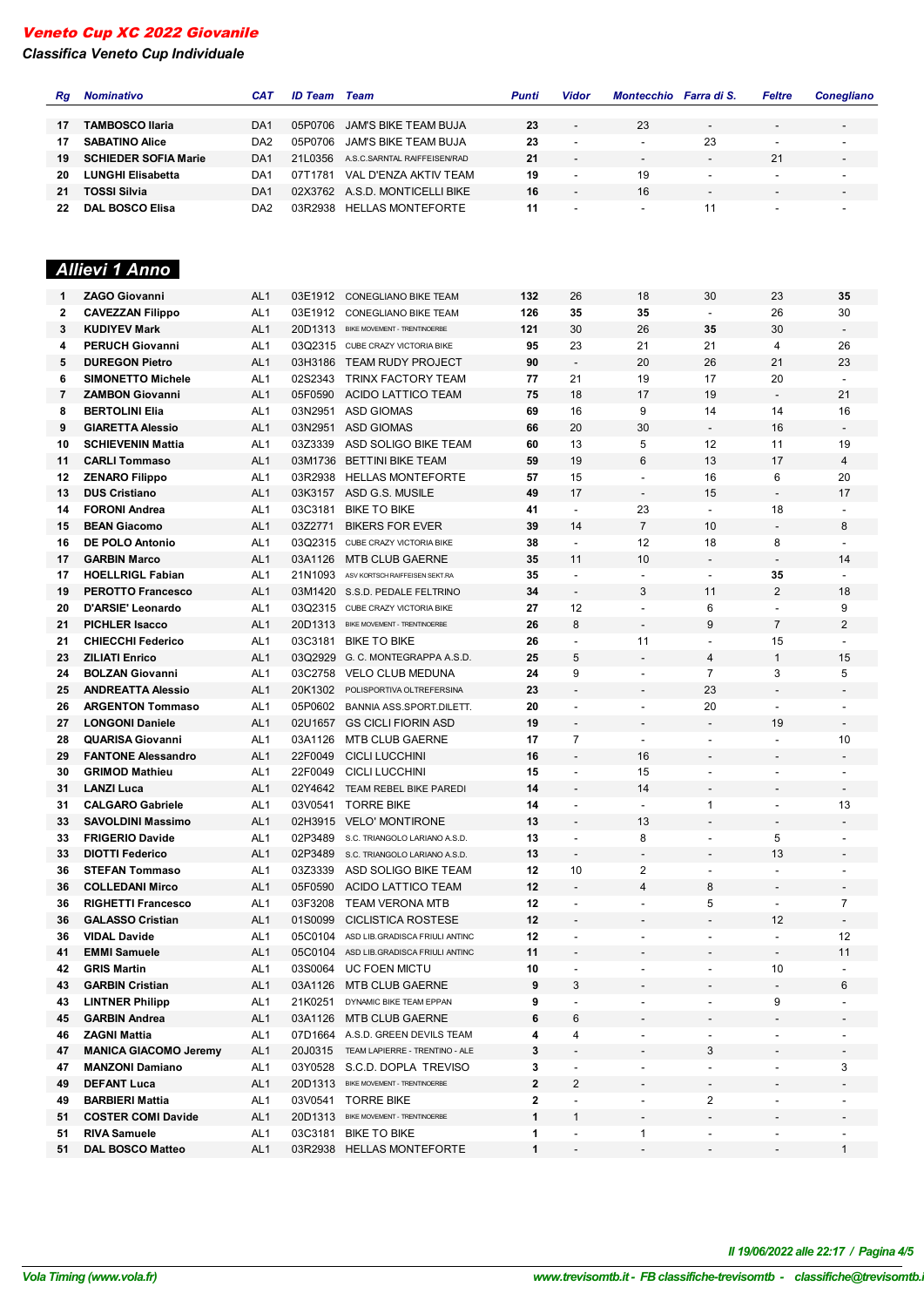*Classifica Veneto Cup Individuale*

| Кg | <b>Nominativo</b>                 | CAT             | <b>ID Team</b> Team |                                        | <b>Punti</b>   | Vidor                    | Montecchio Farra di S.   |                          | Feltre                   | <b>Conegliano</b>        |
|----|-----------------------------------|-----------------|---------------------|----------------------------------------|----------------|--------------------------|--------------------------|--------------------------|--------------------------|--------------------------|
|    |                                   |                 |                     |                                        |                |                          |                          |                          |                          |                          |
|    | <b>Allievi 2 Anno</b>             |                 |                     |                                        |                |                          |                          |                          |                          |                          |
| 1  | <b>NERI Enrico</b>                | AL <sub>2</sub> | 03K3292             | MAINETTI METALLURGICA V GT TRE         | 127            | 35                       | 18                       | 23                       | 21                       | 30                       |
| 2  | <b>CAMPESAN Giovanni</b>          | AL <sub>2</sub> | 03V0541             | <b>TORRE BIKE</b>                      | 99             | $\overline{\phantom{a}}$ | 20                       | 21                       | 23                       | 35                       |
| 3  | <b>CAPOBIANCO Tommaso</b>         | AL <sub>2</sub> | 03V0541             | <b>TORRE BIKE</b>                      | 77             |                          | 12                       | 26                       | 16                       | 23                       |
| 4  | <b>BARBAZENI Federico</b>         | AL <sub>2</sub> | 03F3208             | <b>TEAM VERONA MTB</b>                 | 76             | 21                       | 6                        | 16                       | 19                       | 14                       |
| 5  | <b>IAGHER Albert</b>              | AL <sub>2</sub> | 20Y0241             | U.S. PRIMIERO A.S.D.                   | 70             | $\overline{\phantom{a}}$ | 11                       | 20                       | 20                       | 19                       |
| 6  | <b>DE VETTORI Adriel</b>          | AL <sub>2</sub> |                     | 03Q2315 CUBE CRAZY VICTORIA BIKE       | 65             | 26                       | $\overline{\phantom{a}}$ | 19                       | $\overline{\phantom{a}}$ | 20                       |
| 6  | <b>ZANELLA Mattia</b>             | AL <sub>2</sub> | 03Z2771             | <b>BIKERS FOR EVER</b>                 | 65             | 23                       | $\overline{\phantom{a}}$ | 14                       | 12                       | 16                       |
| 8  | <b>FACCHIN Renato</b>             | AL <sub>2</sub> | 03E1912             | CONEGLIANO BIKE TEAM                   | 61             | 30                       | 10                       | $\ddot{\phantom{a}}$     | $\overline{\phantom{a}}$ | 21                       |
| 8  | <b>PALUDGNACH Alessio</b>         | AL <sub>2</sub> | 05E0538             | <b>TEAM GRANZON</b>                    | 61             |                          | $\blacksquare$           | 35                       | $\overline{\phantom{a}}$ | 26                       |
| 10 | <b>SACCHET Stefano</b>            | AL <sub>2</sub> | 03M1736             | BETTINI BIKE TEAM                      | 60             | $\overline{\phantom{a}}$ | 30                       | $\overline{\phantom{a}}$ | 30                       | $\sim$                   |
| 11 | <b>IORIO Manuel</b>               | AL <sub>2</sub> | 03E2121             | TEAM DIAVOLI DEL MONTELLO              | 58             | 20                       | $\overline{\phantom{a}}$ | 12                       | 9                        | 17                       |
| 12 | <b>GIACOMETTI Fabrizio</b>        | AL <sub>2</sub> | 20F1190             | <b>G.S. LAGORAI BIKE</b>               | 56             | $\overline{\phantom{a}}$ | 21                       | $\blacksquare$           | 35                       | $\blacksquare$           |
| 13 | <b>BIDOGGIA Marco</b>             | AL <sub>2</sub> | 03K3157             | ASD G.S. MUSILE                        | 54             | 17                       | $\overline{2}$           | 17                       | $\overline{\phantom{a}}$ | 18                       |
|    |                                   |                 |                     |                                        |                |                          |                          |                          |                          |                          |
| 14 | <b>RENTO Francesco</b>            | AL <sub>2</sub> | 03M1420             | S.S.D. PEDALE FELTRINO                 | 49             | 13                       | $\overline{\phantom{a}}$ | 10                       | 13                       | 13                       |
| 15 | <b>CASAGRANDE Tommaso</b>         | AL <sub>2</sub> | 03Q2315             | CUBE CRAZY VICTORIA BIKE               | 47             | 19                       | $\overline{\phantom{a}}$ | 9                        | $\overline{7}$           | 12                       |
| 16 | <b>LUCCHETTA Giovanni</b>         | AL <sub>2</sub> | 03Y0528             | S.C.D. DOPLA TREVISO                   | 45             | 16                       | 3                        | $\overline{\phantom{a}}$ | 11                       | 15                       |
| 17 | <b>CONCATO Andrea</b>             | AL <sub>2</sub> | 03Z2771             | <b>BIKERS FOR EVER</b>                 | 41             | 12                       | $\overline{4}$           | 8                        | 6                        | 11                       |
| 18 | <b>TRISOTTO Matteo</b>            | AL <sub>2</sub> | 20F1190             | <b>G.S. LAGORAI BIKE</b>               | 40             | $\blacksquare$           | 26                       | $\overline{\phantom{a}}$ | 14                       | $\overline{\phantom{a}}$ |
| 19 | <b>PANDIAN KEVIN Angelo</b>       | AL <sub>2</sub> | 03R2938             | <b>HELLAS MONTEFORTE</b>               | 35             | 15                       | $\overline{\phantom{a}}$ | 6                        | 5                        | 9                        |
| 19 | <b>BERTACCINI Alessandro</b>      | AL <sub>2</sub> | 07U1631             | <b>HARD ROCK RACE TEAM</b>             | 35             | $\overline{\phantom{a}}$ | 35                       | $\blacksquare$           | $\overline{\phantom{a}}$ | $\overline{a}$           |
| 21 | <b>URSELLA Leonardo</b>           | AL <sub>2</sub> | 05P0706             | JAM'S BIKE TEAM BUJA                   | 30             | $\overline{\phantom{a}}$ | $\overline{\phantom{a}}$ | 30                       | $\overline{\phantom{a}}$ | $\overline{a}$           |
| 22 | <b>DIAFERIO Stefano</b>           | AL <sub>2</sub> | 03N2871             | S.C. BARBIERI                          | 29             | $\overline{\phantom{a}}$ | 14                       | $\overline{\phantom{a}}$ | 15                       | $\overline{\phantom{a}}$ |
| 23 | <b>FRANCESCHI Alessandro</b>      | AL <sub>2</sub> | 03Y0528             | S.C.D. DOPLA TREVISO                   | 27             | 14                       |                          |                          | 3                        | 10                       |
| 24 | <b>MANDARINI Andrea</b>           | AL <sub>2</sub> | 03Z2771             | <b>BIKERS FOR EVER</b>                 | 26             | $\blacksquare$           | $\overline{\phantom{a}}$ | 11                       | 8                        | $\overline{7}$           |
| 24 | <b>LUNGER Daniel</b>              | AL <sub>2</sub> | 21Z1107             | ASC KARDAUN-CARDANO                    | 26             |                          |                          |                          | 26                       |                          |
| 26 | <b>CAVALIERI Alberto</b>          | AL <sub>2</sub> | 07Y1041             | LUGAGNANO OFF ROAD                     | 23             | $\overline{\phantom{a}}$ | 23                       | $\overline{\phantom{a}}$ | $\overline{\phantom{a}}$ |                          |
|    |                                   |                 | 02P3489             | S.C. TRIANGOLO LARIANO A.S.D.          | 23             |                          | 5                        | $\blacksquare$           |                          |                          |
| 26 | <b>VILLA Giacomo</b>              | AL <sub>2</sub> |                     |                                        |                |                          |                          |                          | 18                       | $\overline{\phantom{a}}$ |
| 28 | <b>TURRIN Gioele</b>              | AL <sub>2</sub> | 03M1420             | S.S.D. PEDALE FELTRINO                 | 22             | $\overline{a}$           | $\overline{a}$           | $\overline{7}$           | 10                       | 5                        |
| 29 | <b>MARTINI Nicola</b>             | AL <sub>2</sub> | 03R2938             | <b>HELLAS MONTEFORTE</b>               | 21             | 18                       | $\overline{a}$           | 3                        |                          |                          |
| 30 | <b>RONDINA Cristian</b>           | AL <sub>2</sub> | 01N1404             | ASSOC.SCUOLA NAZ.MTB OASI ZEGN         | 19             | $\overline{\phantom{a}}$ | 19                       | $\overline{\phantom{a}}$ | $\overline{\phantom{a}}$ | $\overline{\phantom{0}}$ |
| 31 | <b>DELLA MEA Thomas</b>           | AL <sub>2</sub> | 05P0706             | JAM'S BIKE TEAM BUJA                   | 18             |                          |                          | 18                       |                          | $\overline{\phantom{0}}$ |
| 32 | <b>CABRINI Davide</b>             | AL <sub>2</sub> | 02A3596             | <b>TEAM MANUEL BIKE</b>                | 17             | L.                       | 17                       | $\overline{\phantom{a}}$ | $\overline{\phantom{a}}$ | $\overline{\phantom{0}}$ |
| 32 | <b>MORETTA Massimiliano</b>       | AL <sub>2</sub> | 03M1420             | S.S.D. PEDALE FELTRINO                 | 17             | $\overline{\phantom{a}}$ | $\overline{\phantom{a}}$ | 5                        | 4                        | 8                        |
| 32 | <b>TOMASI Samuele</b>             | AL <sub>2</sub> | 02P3489             | S.C. TRIANGOLO LARIANO A.S.D.          | 17             | $\overline{a}$           | $\blacksquare$           | $\overline{a}$           | 17                       |                          |
| 35 | <b>BELOTTI Jacopo</b>             | AL <sub>2</sub> | 02P1971             | GIANGI'S TEAM FREE BIKE ERBUSC         | 16             |                          | 16                       |                          | $\overline{\phantom{a}}$ | $\overline{\phantom{0}}$ |
| 36 | <b>GATTI Lodovico</b>             | AL <sub>2</sub> | 02Z3859             | LE MARMOTTE LORETO                     | 15             |                          | 15                       | $\overline{\phantom{a}}$ | $\overline{\phantom{a}}$ |                          |
| 36 | <b>TRAVERSI MONTANI Matteo</b>    | AL <sub>2</sub> | 20K1302             | POLISPORTIVA OLTREFERSINA              | 15             |                          |                          | 15                       |                          |                          |
| 38 | <b>NADALUTTI Gabriele</b>         | AL <sub>2</sub> | 05P0706             | JAM'S BIKE TEAM BUJA                   | 14             |                          | 1                        | 13                       |                          |                          |
| 39 | <b>MINUTI Gioele</b>              | AL <sub>2</sub> |                     | 03P0893 G.S. STABIUZZO                 | 13             | 10                       | -                        |                          |                          | 3                        |
| 39 | <b>DEL DEGAN Gilles</b>           | AL <sub>2</sub> | 22F0049             | <b>CICLI LUCCHINI</b>                  | 13             |                          | 13                       |                          |                          |                          |
|    |                                   |                 |                     | 03E2823 ASD SAN BORTOLO                | 11             | 11                       |                          |                          |                          |                          |
| 41 | <b>FONTOLAN Andrea</b>            | AL <sub>2</sub> |                     |                                        |                |                          |                          |                          |                          |                          |
| 41 | <b>AMISTANI Carlo</b>             | AL <sub>2</sub> | 03Z3339             | ASD SOLIGO BIKE TEAM                   | 11             | 9                        | $\blacksquare$           | ä,                       | $\overline{\mathbf{c}}$  |                          |
| 43 | <b>ABBATE GIUSEPPE Gugliemo</b>   | AL <sub>2</sub> | 22F0049             | <b>CICLI LUCCHINI</b>                  | 9              |                          | 9                        |                          |                          |                          |
| 44 | <b>PICCOLO Matteo</b>             | AL <sub>2</sub> |                     | 03A1126 MTB CLUB GAERNE                | 8              | 8                        | $\overline{\phantom{a}}$ | $\overline{\phantom{a}}$ | $\overline{\phantom{a}}$ |                          |
| 44 | <b>MOSCHINI Lorenzo</b>           | AL <sub>2</sub> | 07Y1041             | LUGAGNANO OFF ROAD                     | 8              |                          | 8                        |                          |                          |                          |
| 44 | <b>BUSELLATO Davide</b>           | AL <sub>2</sub> | 03V0541             | <b>TORRE BIKE</b>                      | 8              |                          |                          | $\mathbf{1}$             | 1                        | 6                        |
| 47 | <b>ZANOTTO Diego</b>              | AL <sub>2</sub> |                     | 03S0626 G.S. TORMENO                   | 7              | 7                        |                          |                          |                          |                          |
| 47 | <b>MOINO Enrico</b>               | AL <sub>2</sub> | 03Y0528             | S.C.D. DOPLA TREVISO                   | 7              | 6                        | $\blacksquare$           | $\blacksquare$           | $\overline{\phantom{a}}$ | 1                        |
| 47 | <b>ZENNARO Tommaso</b>            | AL <sub>2</sub> |                     | 01N1404 ASSOC.SCUOLA NAZ.MTB OASI ZEGN | $\overline{7}$ |                          | 7                        |                          |                          |                          |
| 50 | <b>SPIGA Emanuele</b>             | AL <sub>2</sub> |                     | 07D1664 A.S.D. GREEN DEVILS TEAM       | 5              | 5                        |                          |                          |                          |                          |
| 51 | <b>ANDREOLA GABRIELE Vittorio</b> | AL <sub>2</sub> |                     | 03E1912 CONEGLIANO BIKE TEAM           | 4              | 4                        |                          | $\overline{\phantom{a}}$ |                          |                          |
| 51 | <b>LEITA Filippo</b>              | AL <sub>2</sub> |                     | 20K1302 POLISPORTIVA OLTREFERSINA      | 4              |                          | $\overline{\phantom{a}}$ | 4                        | $\blacksquare$           |                          |
| 51 | <b>QUAGLIA Filippo</b>            | AL <sub>2</sub> |                     | 03X2201 BIKE CLUB 2000                 | 4              |                          |                          | $\overline{\phantom{a}}$ |                          | 4                        |
|    |                                   |                 |                     |                                        |                |                          |                          |                          |                          |                          |
| 54 | <b>ZINI Luca</b>                  | AL <sub>2</sub> | 03F3208             | <b>TEAM VERONA MTB</b>                 | 2              |                          |                          | 2                        |                          |                          |
| 54 | <b>PEDEGAI Davide</b>             | AL <sub>2</sub> |                     | 03Z3339 ASD SOLIGO BIKE TEAM           | 2              | $\overline{\phantom{a}}$ | $\overline{\phantom{a}}$ | $\overline{\phantom{a}}$ | $\overline{\phantom{a}}$ | $\overline{2}$           |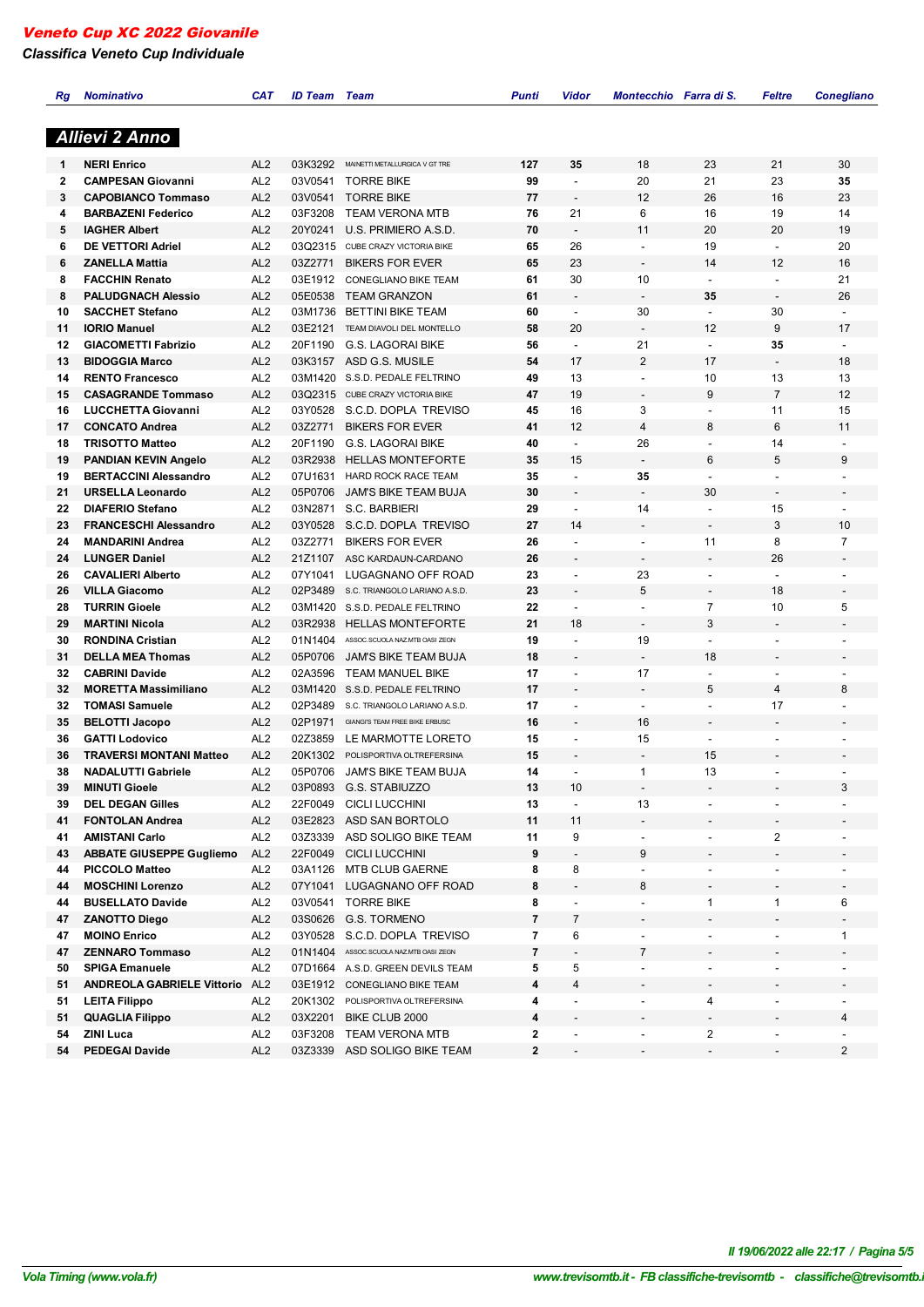

# *Classifica dopo la manche 5*

| <i><b>1 - CUBE CRAZY VICTORIA BIKE</b></i> |  |  |
|--------------------------------------------|--|--|

| 198            | <b>GAVA Rebecca</b>       | ED <sub>2</sub> | 14<br>253      | $\Omega$<br>132 | $\Omega$<br>216 | $\Omega$<br>150 | $\Omega$<br>227 | 978 |
|----------------|---------------------------|-----------------|----------------|-----------------|-----------------|-----------------|-----------------|-----|
| 179            | <b>ULLIANA Nicola</b>     | ES <sub>2</sub> | $\overline{7}$ | $\Omega$        | 3               | $\overline{2}$  | 4               |     |
| 124            | D'ARSIE' Leonardo         | AL <sub>1</sub> | 12             | $\Omega$        | 6               | $\Omega$        | 9               |     |
| 111            | <b>DAL CIN Keira</b>      | ED <sub>2</sub> | $\Omega$       | 6               | $\overline{7}$  | 6               | 11              |     |
| 92             | DE POLO Antonio           | AL <sub>1</sub> | $\Omega$       | 12              | 18              | 8               | $\Omega$        |     |
| 78             | <b>CASAGRANDE Tommaso</b> | AL <sub>2</sub> | 19             | $\Omega$        | 9               | $\overline{7}$  | 12              |     |
| 73             | <b>CASAGRANDE Filippo</b> | ES <sub>1</sub> | 16             | $\Omega$        | 10              | 14              | 11              |     |
| 65             | <b>TESSER Gioia</b>       | ED <sub>1</sub> | 11             | 8               | 13              | 10              | 14              |     |
| 61             | <b>DAL CIN Elia</b>       | ES <sub>1</sub> | 18             | $\Omega$        | 14              | 12              | 14              |     |
| 59             | <b>BENEDET Giulia</b>     | DA <sub>2</sub> | 15             | 14              | 15              | 15              | $\Omega$        |     |
| 47             | DE VETTORI Adriel         | AL2             | 26             | $\Omega$        | 19              | $\Omega$        | 20              |     |
| 31             | <b>CADALT Nicolas</b>     | ES <sub>2</sub> | 19             | 6               | 14              | 16              | 23              |     |
| 18             | <b>PERUCH Giovanni</b>    | AL <sub>1</sub> | 23             | 21              | 21              | 4               | 26              |     |
| 17             | <b>CASAGRANDE Arianna</b> | ED <sub>2</sub> | 26             | 20              | 17              | 15              | 18              |     |
| 11             | <b>GIAMBALVO Anna</b>     | ED <sub>1</sub> | 17             | 19              | 20              | 20              | 30              |     |
| $\overline{2}$ | <b>CADALT Elisabet</b>    | ED <sub>2</sub> | 30             | 26              | 30              | 21              | 35              |     |

*Rg Nominativo CAT Vidor Montecchio Farra di S. Feltre Conegliano Punti*

#### *2 - ASD GIOMAS*

| 3   | <b>PONTARA Elisa</b>       | DA <sub>1</sub> | 35  | 35       | 35       | 35  | $\Omega$ |     |
|-----|----------------------------|-----------------|-----|----------|----------|-----|----------|-----|
| 6   | <b>PETTENE Manuel</b>      | FS <sub>2</sub> | 30  | 21       | 30       | 23  | 26       |     |
| 19  | <b>AZZOLINA Alessandro</b> | ES <sub>2</sub> | 35  | 18       | 23       | 18  | $\Omega$ |     |
| 44  | <b>BERTOLINI Elia</b>      | AL <sub>1</sub> | 16  | 9        | 14       | 14  | 16       |     |
| 46  | <b>GIARETTA Alessio</b>    | AL1             | 20  | 30       | $\Omega$ | 16  | $\Omega$ |     |
| 70  | <b>GIRARDI Vittoria</b>    | ED <sub>1</sub> | 16  | 10       | 11       | 17  | 0        |     |
| 79  | <b>MELCHIOTTI Ilaria</b>   | ED <sub>2</sub> | 18  | $\Omega$ | 15       | 13  | $\Omega$ |     |
| 81  | <b>BENINI Nicolo'</b>      | FS <sub>1</sub> | 10  | 4        | 9        | 10  | 12       |     |
| 97  | MIGLIORANZO Riccardo       | ES <sub>1</sub> | 8   | $\Omega$ | 15       | 7   | 5        |     |
| 172 | <b>SEQUANI Andrea</b>      | ES <sub>2</sub> | 4   | $\Omega$ | 0        | 4   | 9        |     |
|     |                            |                 | 192 | 127      | 152      | 157 | 68       | 696 |

#### *3 - ASD SOLIGO BIKE TEAM*

| 9   | <b>VIOTTO Mattia</b>        | ES <sub>2</sub> | 26          | 17             | 21       | 26          | 35             |     |
|-----|-----------------------------|-----------------|-------------|----------------|----------|-------------|----------------|-----|
| 14  | <b>TORMENA Lorenzo</b>      | FS <sub>1</sub> | 35          | 11             | $\Omega$ | 20          | 35             |     |
| 30  | <b>BERNARDI Cristiano</b>   | ES <sub>2</sub> | 16          | 11             | 20       | 15          | 18             |     |
| 56  | <b>SCHIEVENIN Mattia</b>    | AL <sub>1</sub> | 13          | 5              | 12       | 11          | 19             |     |
| 74  | <b>PRIOR Pietro</b>         | ES <sub>2</sub> | $\mathbf 0$ | 0              | 16       | 14          | 21             |     |
|     | 214 STEFAN Tommaso          | AL <sub>1</sub> | 10          | $\overline{2}$ | $\Omega$ | $\Omega$    | $\Omega$       |     |
| 215 | <b>TESSARO COPPE Nikita</b> | ES <sub>2</sub> | 6           | 0              | 1        | $\Omega$    | 5              |     |
| 224 | <b>AMISTANI Carlo</b>       | AL <sub>2</sub> | 9           | $\Omega$       | $\Omega$ | 2           | $\Omega$       |     |
| 280 | <b>PEDEGAI Davide</b>       | AL <sub>2</sub> | $\Omega$    | 0              | $\Omega$ | $\mathbf 0$ | $\overline{2}$ |     |
|     |                             |                 | 115         | 46             | 70       | 88          | 135            | 454 |

#### *4 - BIKE MOVEMENT - TRENTINOERBE*

| 10  | <b>KUDIYEV Mark</b>             | AL <sub>1</sub> | 30             | 26       | 35       | 30       | $\Omega$       |     |
|-----|---------------------------------|-----------------|----------------|----------|----------|----------|----------------|-----|
| 15  | <b>CASTELLAN Giacomo</b>        | FS <sub>2</sub> | $\Omega$       | 35       | 35       | 30       | $\Omega$       |     |
| 49  | <b>LORANDINI Giulia</b>         | ED <sub>1</sub> | 10             | $\Omega$ | 16       | 16       | 23             |     |
| 54  | <b>TONAZZOLLI Christian ES1</b> |                 | 30             | 30       | $\Omega$ | $\Omega$ | $\Omega$       |     |
| 105 | <b>BIONDETTI Paolo</b>          | FS <sub>2</sub> | 14             | $\Omega$ | $\Omega$ | 17       | $\Omega$       |     |
| 125 | <b>PICHLER Isacco</b>           | AL <sub>1</sub> | 8              | $\Omega$ | 9        | 7        | $\overline{2}$ |     |
|     | 138 COBELLI Gioele              | FS <sub>2</sub> | 8              | $\Omega$ | 6        | 10       | $\Omega$       |     |
|     | 242 HY CHEY Riccardo            | FS <sub>1</sub> | $\Omega$       | $\Omega$ | 4        | 4        | $\Omega$       |     |
|     | 269 BARNETT Hervey              | ES <sub>2</sub> | $\Omega$       | $\Omega$ | $\Omega$ | 3        | $\Omega$       |     |
| 273 | <b>DEFANT Luca</b>              | AL <sub>1</sub> | $\overline{2}$ | $\Omega$ | $\Omega$ | $\Omega$ | $\Omega$       |     |
|     | 282 COSTER COMI Davide AL1      |                 | 1              | $\Omega$ | $\Omega$ | $\Omega$ | $\Omega$       |     |
| 285 | <b>PICHLER Mattia</b>           | ES <sub>1</sub> | $\Omega$       | $\Omega$ | $\Omega$ |          | $\Omega$       |     |
|     |                                 |                 | 103            | 91       | 105      | 118      | 25             | 442 |

#### *5 - CONEGLIANO BIKE TEAM*

|     | <b>ZAGO Giovanni</b>         | AL <sub>1</sub> | 26 | 18 | 30 | 23 | 35 |
|-----|------------------------------|-----------------|----|----|----|----|----|
| 8   | <b>CAVEZZAN Filippo</b>      | AL <sub>1</sub> | 35 | 35 |    | 26 | 30 |
| 50  | <b>FACCHIN Renato</b>        | AI <sub>2</sub> | 30 | 10 |    |    | 21 |
| 66  | <b>FAGHERAZZI Andrea</b>     | ES <sub>1</sub> | 9  |    | 11 |    | 19 |
| 71  | <b>DALL' ANTONIA Emma</b>    | ED <sub>1</sub> | 8  |    | 10 | 12 | 17 |
| 261 | ANDREOLA GABRIELE Vittor AL2 |                 | 4  |    |    |    |    |

| 264 | <b>SORARU' Tommaso</b>       | ES <sub>1</sub> | $\Omega$ | $\Omega$ | $\Omega$ | $\Omega$ | 4        |     |
|-----|------------------------------|-----------------|----------|----------|----------|----------|----------|-----|
|     |                              |                 | 112      | 70       | 51       | 78       | 126      | 437 |
|     |                              |                 |          |          |          |          |          |     |
|     | 6 - S.C.D. DOPLA TREVISO     |                 |          |          |          |          |          |     |
|     |                              |                 |          |          |          |          |          |     |
| 20  | <b>MARANZATO Gloria</b>      | DA <sub>2</sub> | 19       | 18       | 18       | 19       | 20       |     |
| 40  | <b>POZZATO Martina</b>       | DA <sub>1</sub> | 16       | 12       | 13       | 13       | 18       |     |
| 68  | <b>POZZATO Matteo</b>        | ES <sub>1</sub> | 17       | $\Omega$ | 6        | 13       | 18       |     |
| 80  | LUCCHETTA Giovanni AL2       |                 | 16       | 3        | $\Omega$ | 11       | 15       |     |
| 83  | <b>TINAZZI Marco</b>         | ES <sub>2</sub> | 15       | $\Omega$ | 8        | 6        | 14       |     |
| 106 | <b>LONGO Alessandro</b>      | ES <sub>2</sub> | 13       | $\Omega$ | 7        | 11       | $\Omega$ |     |
|     | 116 ZANETTI Emiliano         | ES <sub>1</sub> | $\Omega$ | 6        | 23       | $\Omega$ | $\Omega$ |     |
| 122 | <b>FRANCESCHI Alessandro</b> | AL <sub>2</sub> | 14       | $\Omega$ | $\Omega$ | 3        | 10       |     |
|     | 154 FLORIAN Giovanni         | ES <sub>1</sub> | 6        | $\Omega$ | 5        | 9        | $\Omega$ |     |
| 247 | <b>MOINO Enrico</b>          | AL <sub>2</sub> | 6        | $\Omega$ | 0        | $\Omega$ | 1        |     |

*Rg Nominativo CAT Vidor Montecchio Farra di S. Feltre Conegliano Punti*

#### *7 - TORRE BIKE*

**271 MANZONI Damiano AL1** 0 **PEREZ ANDREAS Damien** ES2 0 0 0 0 **2**

| 13  | <b>ZANETTI Arianna</b>     | DA <sub>1</sub> | 18          | 20       | 19             | 18       | 30       |     |
|-----|----------------------------|-----------------|-------------|----------|----------------|----------|----------|-----|
| 16  | <b>CAMPESAN Giovanni</b>   | AL <sub>2</sub> | $\Omega$    | 20       | 21             | 23       | 35       |     |
| 35  | <b>CAPOBIANCO Tommaso</b>  | AI2             | $\Omega$    | 12       | 26             | 16       | 23       |     |
| 64  | <b>MADDALENA Elia</b>      | ES <sub>1</sub> | 19          | 10       | 16             | 11       | $\Omega$ |     |
| 117 | <b>DE MUNARI Matteo</b>    | FS <sub>2</sub> | $\mathbf 0$ | $\Omega$ | $\Omega$       | 13       | 16       |     |
|     | 203 CALGARO Gabriele       | AL <sub>1</sub> | $\Omega$    | $\Omega$ | 1              | $\Omega$ | 13       |     |
|     | 209 POZZATO Alessandro ES2 |                 | $\Omega$    | 5        | $\Omega$       | 8        | $\Omega$ |     |
| 243 | <b>BUSELLATO Davide</b>    | AL2             | $\Omega$    | $\Omega$ | 1              |          | 6        |     |
| 277 | <b>BARBIERI Mattia</b>     | AL <sub>1</sub> | $\Omega$    | $\Omega$ | $\overline{2}$ | $\Omega$ | $\Omega$ |     |
|     |                            |                 | 37          | 67       | 86             | 90       | 123      | 403 |

**39 80 85 101 427**

#### *8 - HELLAS MONTEFORTE*

|     |                              |                 | 106      | 36       | 92       | 73       | 72       | 379 |
|-----|------------------------------|-----------------|----------|----------|----------|----------|----------|-----|
| 288 | DAL BOSCO Matteo             | AL <sub>1</sub> | 0        | $\Omega$ | $\Omega$ | $\Omega$ | 1        |     |
| 226 | <b>DAL BOSCO Elisa</b>       | DA <sub>2</sub> | $\Omega$ | $\Omega$ | 11       | $\Omega$ | $\Omega$ |     |
| 149 | <b>MARTINI Nicola</b>        | AL2             | 18       | $\Omega$ | 3        | $\Omega$ | $\Omega$ |     |
|     | 118 DAL BOSCO Chiara         | ED <sub>1</sub> | 12       | $\Omega$ | 8        | 8        | $\Omega$ |     |
| 94  | <b>PANDIAN KEVIN Angelo</b>  | AL <sub>2</sub> | 15       | $\Omega$ | 6        | 5        | 9        |     |
| 63  | <b>ZENARO Filippo</b>        | AL <sub>1</sub> | 15       | $\Omega$ | 16       | 6        | 20       |     |
| 23  | <b>DUSSIN Enrico</b>         | FS <sub>2</sub> | 23       | 13       | 18       | 19       | 19       |     |
| 4   | <b>PRETO MARTINI Nicolo'</b> | ES <sub>1</sub> | 23       | 23       | 30       | 35       | 23       |     |
|     |                              |                 |          |          |          |          |          |     |

#### *9 - TEAM VERONA MTB*

|     | <b>DAL BEN Elena</b>      | DA <sub>2</sub> | 30       | 26 | 26 | 30       | 35       |  |
|-----|---------------------------|-----------------|----------|----|----|----------|----------|--|
| 36  | <b>BARBAZENI Federico</b> | AL <sub>2</sub> | 21       | 6  | 16 | 19       | 14       |  |
| 37  | <b>GOTTOLI Emma</b>       | DA <sub>1</sub> | $\Omega$ | 17 | 17 | 16       | 26       |  |
| 95  | <b>CORSI Alberto</b>      | ES <sub>1</sub> | 14       |    | 8  | 6        | 0        |  |
| 219 | <b>RIGHETTI Francesco</b> | AL <sub>1</sub> | $\Omega$ | 0  | 5  | $\Omega$ |          |  |
| 278 | <b>ZINI Luca</b>          | AL <sub>2</sub> | $\Omega$ | 0  | 2  | $\Omega$ | $\Omega$ |  |
|     |                           |                 | 65       | 56 | 74 | 71       | 82       |  |

#### *10 - S.S.D. PEDALE FELTRINO*

| 77<br>147<br>176 | <b>RENTO Francesco</b><br>103 PEROTTO Francesco<br><b>TURRIN Gioele</b><br><b>MORETTA Massimiliano</b> | AL <sub>2</sub><br>AL <sub>1</sub><br>AL <sub>2</sub><br>AI2 | 13<br>$\Omega$<br>$\Omega$<br>0 | $\Omega$<br>3<br>$\Omega$<br>$\Omega$ | 10<br>11<br>5 | 13<br>2<br>10<br>4 | 13<br>18<br>5<br>8 |  |
|------------------|--------------------------------------------------------------------------------------------------------|--------------------------------------------------------------|---------------------------------|---------------------------------------|---------------|--------------------|--------------------|--|
|                  |                                                                                                        |                                                              |                                 |                                       |               |                    |                    |  |
|                  |                                                                                                        |                                                              |                                 |                                       |               |                    |                    |  |
|                  |                                                                                                        |                                                              |                                 |                                       |               |                    |                    |  |
|                  |                                                                                                        |                                                              |                                 |                                       |               |                    |                    |  |
| 55               | <b>TURRA Rosita</b>                                                                                    | DA <sub>2</sub>                                              | 14                              | 13                                    | 16            | 17                 | $\Omega$           |  |
| 28               | <b>GRIS Martina</b>                                                                                    | DA <sub>2</sub>                                              | 20                              | 21                                    | 20            | 20                 | $\Omega$           |  |
| 26               | <b>GABRIELLI Tommaso ES2</b>                                                                           |                                                              | 20                              | 12                                    | $\Omega$      | 20                 | 30                 |  |

#### *11 - BETTINI BIKE TEAM*

| 22  | <b>DEL PONTE Thobias</b> | ES <sub>1</sub> | 20       | 15 | 20 | 21 |    |  |
|-----|--------------------------|-----------------|----------|----|----|----|----|--|
| 45  | <b>LOSSO</b> Irene       | DA <sub>1</sub> | 13       | 11 | 12 | 12 | 19 |  |
| 57  | <b>SACCHET Stefano</b>   | AI2             | $\Omega$ | 30 |    | 30 |    |  |
| 58  | <b>CARLI Tommaso</b>     | AL <sub>1</sub> | 19       | 6  | 13 | 17 |    |  |
| 255 | <b>GRAVA Nicola</b>      | ES <sub>1</sub> | 5        | 0  |    |    | 0  |  |

#### *Il 19/06/2022 alle 22:17 / Pagina 1/4*

*VolaSoftControlPdf*

*Vola Timing (www.vola.fr) www.trevisomtb.it - FB classifiche-trevisomtb - classifiche@trevisomtb.it*

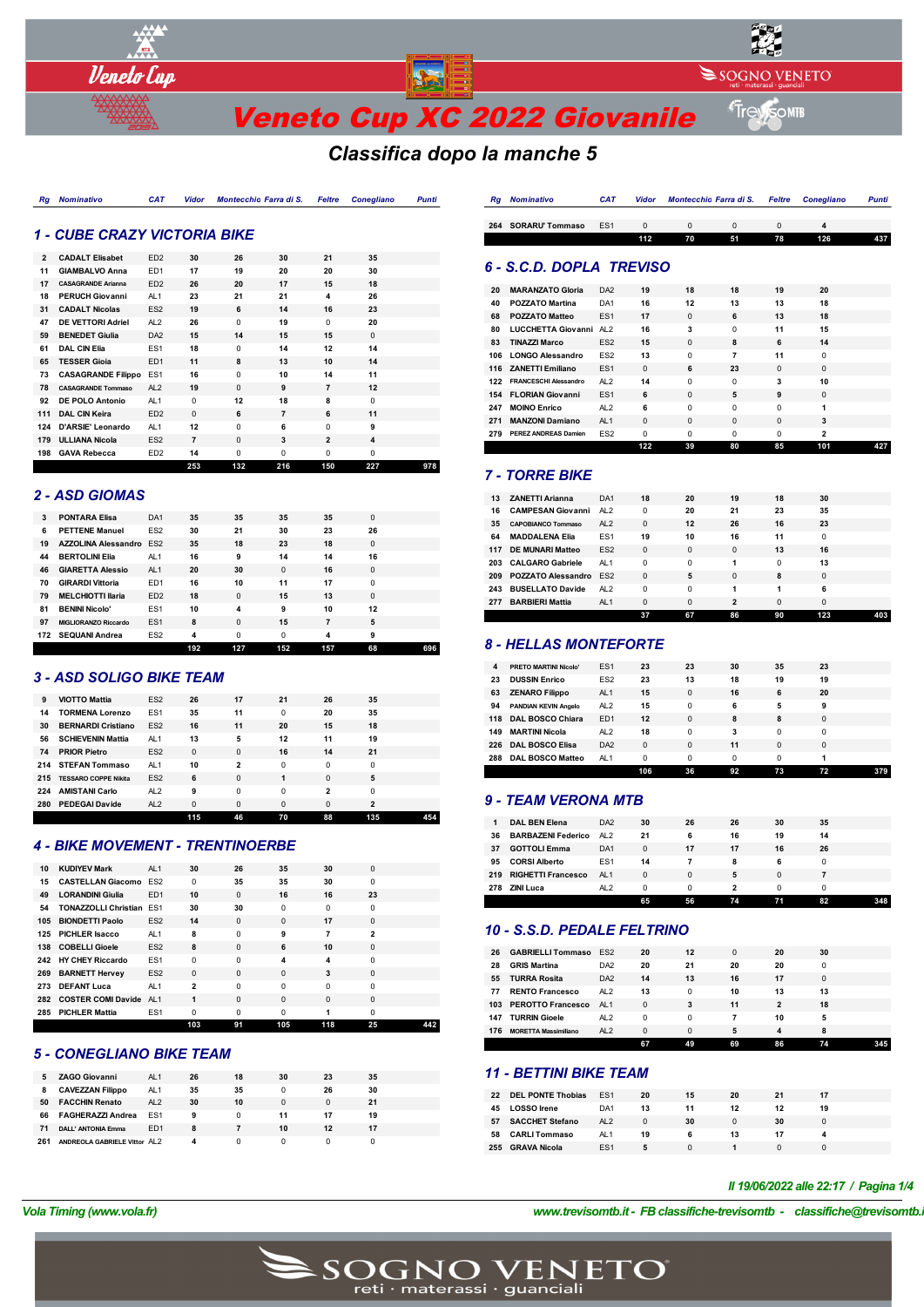*Classifica dopo la manche 5*

| Rq  | <b>Nominativo</b>           | <b>CAT</b>      | <b>Vidor</b>   |          | Montecchio Farra di S. | <b>Feltre</b> | <b>Conegliano</b> | <b>Punti</b> |
|-----|-----------------------------|-----------------|----------------|----------|------------------------|---------------|-------------------|--------------|
|     |                             |                 | 57             | 62       | 46                     | 80            | 40                | 285          |
|     | <b>12 - BIKERS FOR EVER</b> |                 |                |          |                        |               |                   |              |
| 48  | <b>ZANELLA Mattia</b>       | AL <sub>2</sub> | 23             | $\Omega$ | 14                     | 12            | 16                |              |
| 52  | <b>DALLA PRIA Giacomo</b>   | ES <sub>1</sub> | 11             | 20       | $\Omega$               | $\Omega$      | 30                |              |
| 86  | <b>CONCATO Andrea</b>       | AL <sub>2</sub> | 12             | 4        | 8                      | 6             | 11                |              |
| 90  | <b>BEAN Giacomo</b>         | AL <sub>1</sub> | 14             | 7        | 10                     | $\Omega$      | 8                 |              |
| 130 | <b>MANDARINI Andrea</b>     | AI2             | $\Omega$       | $\Omega$ | 11                     | 8             | 7                 |              |
| 155 | <b>FERRARI Enrico</b>       | ES <sub>1</sub> | $\overline{2}$ | 5        | $\Omega$               | 3             | 10                |              |
| 189 | <b>GIRARDI Giovanni</b>     | ES <sub>2</sub> | 11             | $\Omega$ | 4                      | $\Omega$      | $\Omega$          |              |
| 266 | <b>GASPARI Daniel</b>       | ES <sub>2</sub> | 3              | $\Omega$ | $\Omega$               | 0             | $\Omega$          |              |
|     |                             |                 | 76             | 36       | 47                     | 29            | 82                | 270          |

#### *13 - JAM'S BIKE TEAM BUJA*

|     |                           |                 | 0        | 24       | 233 | 0        | 7        | 264 |
|-----|---------------------------|-----------------|----------|----------|-----|----------|----------|-----|
| 258 | <b>SABATINO Jacopo</b>    | ES <sub>2</sub> | $\Omega$ | $\Omega$ | 5   | $\Omega$ | $\Omega$ |     |
| 253 | <b>BLASEOTTO Gabriele</b> | ES <sub>1</sub> | $\Omega$ | $\Omega$ | 0   | 0        | 7        |     |
| 251 | <b>ZUFFERLI Leonardo</b>  | ES <sub>1</sub> | $\Omega$ | $\Omega$ | 7   | $\Omega$ | $\Omega$ |     |
| 235 | <b>ZUFFERLI Valentina</b> | ED <sub>2</sub> | $\Omega$ | $\Omega$ | 9   | 0        | 0        |     |
| 201 | <b>NADALUTTI Gabriele</b> | AL <sub>2</sub> | $\Omega$ | 1        | 13  | $\Omega$ | $\Omega$ |     |
| 175 | <b>MASCHIO Lorenzo</b>    | ES <sub>1</sub> | $\Omega$ | $\Omega$ | 17  | $\Omega$ | $\Omega$ |     |
| 168 | <b>DELLA MEA Thomas</b>   | AI2             | $\Omega$ | $\Omega$ | 18  | $\Omega$ | $\Omega$ |     |
| 167 | <b>ZAMERO Riccardo</b>    | ES <sub>1</sub> | $\Omega$ | $\Omega$ | 18  | 0        | 0        |     |
| 166 | <b>RIZZI Azzurra</b>      | ED <sub>1</sub> | $\Omega$ | $\Omega$ | 18  | $\Omega$ | $\Omega$ |     |
| 163 | <b>TONIZZO Joele</b>      | ES <sub>2</sub> | $\Omega$ | $\Omega$ | 19  | $\Omega$ | $\Omega$ |     |
| 144 | <b>SABATINO Alice</b>     | DA <sub>2</sub> | $\Omega$ | $\Omega$ | 23  | $\Omega$ | $\Omega$ |     |
| 140 | <b>TAMBOSCO Ilaria</b>    | DA <sub>1</sub> | $\Omega$ | 23       | 0   | 0        | 0        |     |
| 128 | <b>GRIGOLINI Filippo</b>  | ES <sub>2</sub> | $\Omega$ | $\Omega$ | 26  | $\Omega$ | $\Omega$ |     |
| 113 | <b>URSELLA Leonardo</b>   | AL <sub>2</sub> | $\Omega$ | $\Omega$ | 30  | 0        | 0        |     |
| 112 | <b>RIZZI Sabrina</b>      | DA <sub>1</sub> | $\Omega$ | $\Omega$ | 30  | $\Omega$ | $\Omega$ |     |

#### *14 - TEAM DIAVOLI DEL MONTELLO*

| <b>BERTOCCO Leonardo ES1</b><br><b>BASSO Camilla</b><br>ED <sub>1</sub><br>23<br>33<br>15<br>19<br>20<br>0<br><b>IORIO Manuel</b><br>AI2<br>20<br>60<br>12<br>17<br>$\Omega$<br>9<br><b>SCANDIUZZI Clara</b><br>ED <sub>1</sub><br>12<br>107<br>0<br>9<br>6<br>ES <sub>2</sub><br><b>FAVARO Thomas</b><br>$\Omega$<br>$\Omega$<br>0<br>270<br>0<br>ES <sub>2</sub><br><b>TESSARO Michele</b><br>281<br>0<br>n<br>n |    |  | 66 | 14 | 60 | 47 | 73 |  |
|--------------------------------------------------------------------------------------------------------------------------------------------------------------------------------------------------------------------------------------------------------------------------------------------------------------------------------------------------------------------------------------------------------------------|----|--|----|----|----|----|----|--|
|                                                                                                                                                                                                                                                                                                                                                                                                                    |    |  |    |    |    |    |    |  |
|                                                                                                                                                                                                                                                                                                                                                                                                                    |    |  |    |    |    |    |    |  |
|                                                                                                                                                                                                                                                                                                                                                                                                                    |    |  |    |    |    |    |    |  |
|                                                                                                                                                                                                                                                                                                                                                                                                                    |    |  |    |    |    |    |    |  |
|                                                                                                                                                                                                                                                                                                                                                                                                                    |    |  |    |    |    |    |    |  |
|                                                                                                                                                                                                                                                                                                                                                                                                                    | 24 |  | 21 | 14 | 19 | 15 | 21 |  |

#### *15 - ACIDO LATTICO TEAM*

| 38  | <b>ZAMBON Giovanni</b>      | AL1             | 18       | 17       | 19 | 0 | 21 |  |
|-----|-----------------------------|-----------------|----------|----------|----|---|----|--|
| 39  | <b>SIST Samuele</b>         | ES <sub>1</sub> | 0        | 21       | 26 | 0 | 26 |  |
| 42  | <b>DE CRISTOFARO Matteo</b> | ES <sub>2</sub> | 18       | 15       | 17 | 0 | 20 |  |
| 217 | <b>COLLEDANI Mirco</b>      | AL <sub>1</sub> | 0        | 4        | 8  |   |    |  |
| 256 | <b>PANIZZO Federico</b>     | ES <sub>2</sub> | $\Omega$ | $\Omega$ | 0  | 0 | 6  |  |
|     |                             |                 | 36       | Бz       | 70 | 0 | 73 |  |

### *16 - MTB CLUB GAERNE*

| 72  | <b>BORTOLIN Francesco FS2</b> |                 | 21       | $\Omega$    | 13       | 7              | 10             |     |
|-----|-------------------------------|-----------------|----------|-------------|----------|----------------|----------------|-----|
| 96  | <b>GARBIN Marco</b>           | AL <sub>1</sub> | 11       | 10          | 0        | $\Omega$       | 14             |     |
| 102 | <b>GUERRA Diana</b>           | ED <sub>1</sub> | 7        | 5           | 4        | 5              | 13             |     |
| 158 | <b>POZZOBON Filippo</b>       | ES <sub>1</sub> | $\Omega$ | $\Omega$    | 0        | $\Omega$       | 20             |     |
| 171 | <b>QUARISA Giovanni</b>       | AL1             | 7        | $\mathbf 0$ | 0        | $\Omega$       | 10             |     |
| 197 | <b>BETTIOL Davis</b>          | FS <sub>2</sub> | $\Omega$ | $\Omega$    | 0        | $\Omega$       | 15             |     |
|     | 232 GARBIN Cristian           | AL <sub>1</sub> | 3        | $\Omega$    | $\Omega$ | $\Omega$       | 6              |     |
| 238 | <b>PICCOLO Matteo</b>         | AI2             | 8        | $\Omega$    | 0        | $\Omega$       | $\Omega$       |     |
| 248 | <b>BARBON Nicola</b>          | ES <sub>1</sub> | 3        | $\Omega$    | $\Omega$ | $\overline{2}$ | $\overline{2}$ |     |
| 254 | <b>GARBIN Andrea</b>          | AL <sub>1</sub> | 6        | $\Omega$    | 0        | $\Omega$       | 0              |     |
| 259 | <b>RAMPIN Giovanni</b>        | ES <sub>1</sub> | 4        | $\Omega$    | $\Omega$ | $\Omega$       | $\Omega$       |     |
|     |                               |                 | 70       | 15          | 17       | 14             | 90             | 206 |

# *17 - MAINETTI METALLURGICA V GT TRE*

|     | <b>NERI Enrico</b>      | AI2             | 35 | 18 | 23 |    | 30 |  |
|-----|-------------------------|-----------------|----|----|----|----|----|--|
| 91  | <b>ASNICAR Riccardo</b> | ES <sub>2</sub> | 10 |    |    |    |    |  |
| 120 | <b>VENTURINI Giulia</b> | ED <sub>1</sub> |    | 13 |    |    |    |  |
|     |                         |                 |    |    | 34 | 26 |    |  |

## *18 - G.S. LAGORAI BIKE*

| <b>TRISOTTO Matteo</b><br>26<br>88<br>AL <sub>2</sub><br>0<br>14<br>0<br>0<br>ES <sub>1</sub><br><b>MORO Leonardo</b><br>13<br>19<br>104<br>$\Omega$<br>$\Omega$<br>0<br><b>MORO Dalila</b><br>ED <sub>1</sub><br>12<br>129<br>0<br>0<br>14<br>0<br>ES <sub>2</sub><br>152 PURIN Lorenzo<br>3<br>$\Omega$<br>9<br>9<br>0<br>ES <sub>2</sub><br><b>TRENTIN Alessio</b><br>12<br>218<br>0<br>0<br>n |  |
|---------------------------------------------------------------------------------------------------------------------------------------------------------------------------------------------------------------------------------------------------------------------------------------------------------------------------------------------------------------------------------------------------|--|
|                                                                                                                                                                                                                                                                                                                                                                                                   |  |
|                                                                                                                                                                                                                                                                                                                                                                                                   |  |
|                                                                                                                                                                                                                                                                                                                                                                                                   |  |
|                                                                                                                                                                                                                                                                                                                                                                                                   |  |
|                                                                                                                                                                                                                                                                                                                                                                                                   |  |
| GIACOMETTI Fabrizio AL2<br>67<br>$\Omega$<br>21<br>0<br>35<br>0                                                                                                                                                                                                                                                                                                                                   |  |

| Ra | Nominativo                            | <b>CAT</b> | Vidor | Montecchio Farra di S. Feltre Conegliano |  | Punti |
|----|---------------------------------------|------------|-------|------------------------------------------|--|-------|
|    |                                       |            |       |                                          |  |       |
|    | <b>19 - A.S.D. TEAM VELOCIRAPTORS</b> |            |       |                                          |  |       |

| 12 | <b>RIGHETTO Nicole</b> | ED <sub>1</sub> | 35 | 35 |    | 35 |    |     |
|----|------------------------|-----------------|----|----|----|----|----|-----|
| 29 | PEDRONETTO Chiara DA1  |                 | 17 | 15 | 14 | 14 | 21 |     |
|    |                        |                 | 52 | 50 | 14 | 49 | 21 | 186 |
|    |                        |                 |    |    |    |    |    |     |

#### *20 - A.S.D. BANDIZIOL CYCLING TEAM* **CANZIAN Nicole** ED2 0 **17** 0 0 **26**

| 84  | <b><i>CANZIAN NICOIE</i></b> | EDZ.            |   |    |          |          | 26 |     |
|-----|------------------------------|-----------------|---|----|----------|----------|----|-----|
| 93  | <b>CALLIGARIS Annarita</b>   | ED <sub>2</sub> | 0 | 18 | $\Omega$ |          | 19 |     |
|     | 136 SCIAN Lorenzo            | ES <sub>1</sub> | 0 | 9  | $\Omega$ | $\Omega$ | 16 |     |
| 150 | <b>CAFUERI Rachele</b>       | ED <sub>1</sub> | 0 | 21 | $\Omega$ |          |    |     |
| 151 | <b>PODO Massimo</b>          | ES <sub>2</sub> | 0 | 4  | $\Omega$ |          | 17 |     |
| 237 | <b>TRONCONE Nicolas</b>      | ES <sub>1</sub> | 0 | 0  | $\Omega$ |          | 9  |     |
| 286 | <b>TRUANT Thomas</b>         | ES <sub>1</sub> | 0 | 0  | 0        |          |    |     |
|     |                              |                 |   | 69 | 0        | 0        | 88 | 157 |

#### *21 - BIKE CLUB 2000*

| 27  | <b>SALMASI Ludovica</b>   | ED <sub>2</sub> | 19       | 14 | 26 | 23 |    |     |
|-----|---------------------------|-----------------|----------|----|----|----|----|-----|
| 121 | <b>ZANETTIN Giovanni</b>  | ES <sub>1</sub> | 0        | 0  | 12 | 8  | 8  |     |
| 188 | <b>CARRER Mattia</b>      | ES <sub>1</sub> | 15       | 0  | 0  | 0  |    |     |
| 211 | <b>LOMBARDINO Tommaso</b> | FS <sub>2</sub> | 0        | 0  | 0  | 0  | 13 |     |
|     | 228 FLORIAN Leonardo      | FS <sub>2</sub> | $\Omega$ | 0  | 0  | 0  | 11 |     |
|     | 265 QUAGLIA Filippo       | AL <sub>2</sub> | 0        | 0  | n  | n  |    |     |
|     |                           |                 |          | 14 | 38 |    | 36 | 153 |

#### *22 - POLISPORTIVA OLTREFERSINA*

| 276 | <b>VALCANOVER Marco</b>             | FS <sub>1</sub> | $\Omega$ | 0        | 2        | O        | 0        |  |
|-----|-------------------------------------|-----------------|----------|----------|----------|----------|----------|--|
|     | 263 LEITA Filippo                   | AI2             | $\Omega$ | $\Omega$ | 4        | $\Omega$ | 0        |  |
| 195 | <b>TRAVERSI MONTANI Matteo AL 2</b> |                 | $\Omega$ | 0        | 15       | $\Omega$ | 0        |  |
| 194 | <b>BORTOLATO Sirio</b>              | FS <sub>2</sub> | $\Omega$ | $\Omega$ | 15       | $\Omega$ | $\Omega$ |  |
|     | 148 FERRANTE Maya                   | ED <sub>1</sub> | 21       | 0        | $\Omega$ | $\Omega$ | 0        |  |
|     | 145 ANDREATTA Alessio               | AL1             | $\Omega$ | $\Omega$ | 23       | $\Omega$ | $\Omega$ |  |
| 123 | <b>TONEZZER Camilla</b>             | ED <sub>1</sub> | 13       | 0        | 14       | $\Omega$ | 0        |  |
| 85  | <b>BENUZZI LAURA Anna ED2</b>       |                 | 20       | $\Omega$ | 21       | $\Omega$ | $\Omega$ |  |

#### *23 - SOC. SPORT.SANFIORESE*

|     |                         |                 | 23 | 32 | 19 | 39 | 21 |  |
|-----|-------------------------|-----------------|----|----|----|----|----|--|
| 284 | <b>FURLANIS Andrea</b>  | ES <sub>2</sub> |    |    |    |    |    |  |
| 89  | <b>DEON Pietro</b>      | ES <sub>2</sub> |    | 19 |    |    |    |  |
| 21  | <b>MARANI Valentina</b> | ED <sub>1</sub> | 23 | 12 | 19 | 18 |    |  |
|     |                         |                 |    |    |    |    |    |  |

#### *24 - UNIONE SPORTIVA LITEGOSA A.S.D*

|    | 62 AZZETTI Nicole     | 26 | 23 | 56 | 23 |  |
|----|-----------------------|----|----|----|----|--|
|    |                       |    |    |    |    |  |
| 41 | BRAZZODURO Annika DA2 |    |    |    |    |  |
|    |                       |    |    |    |    |  |

#### *25 - MTB AQUILE TEAM FUMANE*

|     |                      |                 |    | 24 | 50 | 125. |
|-----|----------------------|-----------------|----|----|----|------|
| 142 | <b>GREGORI Marta</b> | ED <sub>2</sub> |    |    |    |      |
| 135 | <b>TOMMASI Anna</b>  | ED <sub>1</sub> | 16 |    |    |      |
| 34  | <b>MARCHI Pietro</b> | ES <sub>1</sub> | 26 | 21 | 30 |      |
|     |                      |                 |    |    |    |      |

#### *26 - BANNIA ASS.SPORT.DILETT.*

|     |                           |                 | 48 | 68 |  |  |
|-----|---------------------------|-----------------|----|----|--|--|
| 178 | <b>MONI BIDIN Giacomo</b> | ES <sub>1</sub> | 13 |    |  |  |
| 159 | <b>BOLZAN Thomas</b>      | ES <sub>2</sub> | 9  | 10 |  |  |
|     | 157 ARGENTON Tommaso AL1  |                 |    | 20 |  |  |
| 51  | <b>MARZINOTTO Nicolo'</b> | ES <sub>1</sub> | 26 | 35 |  |  |
|     |                           |                 |    |    |  |  |

#### *27 - CICLI LUCCHINI*

|     | 108 BIONAZ Emilie               | DA <sub>2</sub> | $\Omega$ | 30  | $\Omega$ | $\Omega$ | $\Omega$ |  |
|-----|---------------------------------|-----------------|----------|-----|----------|----------|----------|--|
| 126 | <b>BORRE Fabien</b>             | FS <sub>2</sub> | 0        | 26  | 0        | 0        | 0        |  |
|     | 182 FANTONE Alessandro AL1      |                 | $\Omega$ | 16  | $\Omega$ | $\Omega$ | $\Omega$ |  |
|     | 192 GRIMOD Mathieu              | AL <sub>1</sub> | 0        | 15  | 0        | 0        | 0        |  |
|     | 205 DEL DEGAN Gilles            | AI2             | $\Omega$ | 13  | $\Omega$ | $\Omega$ | $\Omega$ |  |
|     | 233 ABBATE GIUSEPPE Gugliem AL2 |                 | 0        | 9   | 0        | $\Omega$ | $\Omega$ |  |
| 274 | <b>HENRIOD Erik</b>             | FS <sub>2</sub> | $\Omega$ | 2   | $\Omega$ | $\Omega$ | $\Omega$ |  |
| 275 | <b>ABBATE MATTEO Raffaele</b>   | ES <sub>1</sub> | 0        | 2   | 0        | 0        | 0        |  |
|     |                                 |                 | 0        | 113 | 0        | 0        | 0        |  |

#### *28 - ASD G.S. MUSILE*

|    |                       |  | 32 | n | 35 | 103 |
|----|-----------------------|--|----|---|----|-----|
| 76 | <b>DUS Cristiano</b>  |  |    |   |    |     |
| 69 | <b>BIDOGGIA Marco</b> |  |    |   |    |     |
|    |                       |  |    |   |    |     |

# *VolaSoftControlPdf Il 19/06/2022 alle 22:17 / Pagina 2/4*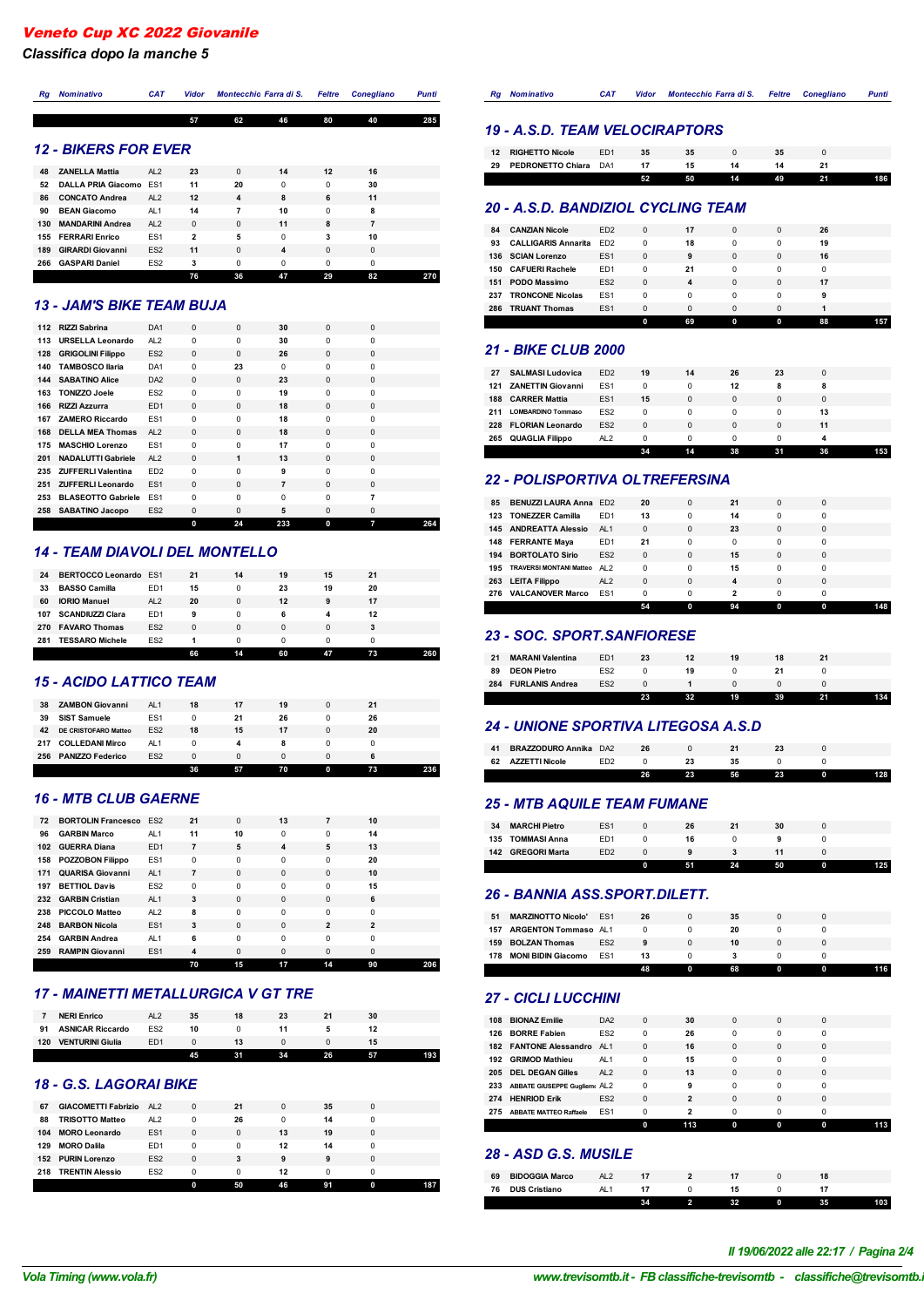*Classifica dopo la manche 5*

# *Rg Nominativo CAT Vidor Montecchio Farra di S. Feltre Conegliano Punti*

## *29 - TRINX FACTORY TEAM*

| <b>DISPENSA Flavio</b><br>FS <sub>2</sub><br>170<br>17<br>19<br>38<br>20<br>0 | 32 | <b>SIMONETTO Michele</b> | AL <sub>1</sub> | 21 | 19 | 20 |  |
|-------------------------------------------------------------------------------|----|--------------------------|-----------------|----|----|----|--|
|                                                                               |    |                          |                 |    |    |    |  |
|                                                                               |    |                          |                 |    |    |    |  |

#### *30 - TEAM RUDY PROJECT*

| 25 | <b>DUREGON Pietro</b> | AL. |   |    | 26 |    |    |    |
|----|-----------------------|-----|---|----|----|----|----|----|
|    |                       |     | n | 20 | 26 | 21 | 23 | 90 |

# *31 - A.S.D. MONTICELLI BIKE*

|     | 225 CREMASCHINI Agnese ED1                 |                                    | $\Omega$      | 11       |   |  |  |
|-----|--------------------------------------------|------------------------------------|---------------|----------|---|--|--|
| 183 | 174 SANTINI Samuele<br><b>TOSSI Silvia</b> | ES <sub>1</sub><br>DA <sub>1</sub> | $\Omega$<br>0 | 17<br>16 |   |  |  |
| 165 | RANDAZZO PIETRO Salvator(FS1               |                                    | 0             | 18       |   |  |  |
| 141 | <b>DONATI Simone</b>                       | ES <sub>2</sub>                    | $\Omega$      | 23       | 0 |  |  |

#### *32 - S.C. TRIANGOLO LARIANO A.S.D.*

| <b>VILLA Giacomo</b><br>143   | AI2             | $\Omega$ | 5  | $\Omega$ | 18 | 0 |    |
|-------------------------------|-----------------|----------|----|----------|----|---|----|
| <b>TOMASI Samuele</b><br>177  | AL <sub>2</sub> | 0        | 0  | $\Omega$ | 17 |   |    |
| <b>BORGONOVO Brian</b><br>207 | ES <sub>1</sub> | $\Omega$ | 13 | $\Omega$ | 0  |   |    |
| <b>FRIGERIO Davide</b><br>208 | AL <sub>1</sub> | 0        | 8  | 0        | 5  |   |    |
| <b>DIOTTI Federico</b><br>210 | AL <sub>1</sub> | $\Omega$ | 0  | $\Omega$ | 13 | 0 |    |
|                               |                 | n        | 26 | $\bf{0}$ | 53 | 0 | 79 |

## *33 - ASC KARDAUN-CARDANO*

| <b>SIMMERLE Anja</b><br>75  | DA <sub>1</sub> | 23 |   |   | 26 |  |
|-----------------------------|-----------------|----|---|---|----|--|
| <b>LUNGER Daniel</b><br>133 |                 |    |   |   | 26 |  |
|                             |                 | 23 | n | 0 | 60 |  |

## *34 - ASSOC.SCUOLA NAZ.MTB OASI ZEGN*

| 30<br><b>GARBACCIO VALINA Alessan ES2</b><br>109<br>$\Omega$<br>0<br><b>RONDINA Cristian</b><br>19<br>AL <sub>2</sub><br>160<br>0<br>ES <sub>2</sub><br><b>VIGNA Marco</b><br>240<br>$\Omega$<br>8<br>0<br><b>ZENNARO Tommaso</b><br>AL <sub>2</sub><br>249<br><b>COMINATO Lorenzo</b><br>ES <sub>2</sub><br>250<br>n<br>n |  |  | 74 | Λ | 74 |
|----------------------------------------------------------------------------------------------------------------------------------------------------------------------------------------------------------------------------------------------------------------------------------------------------------------------------|--|--|----|---|----|
|                                                                                                                                                                                                                                                                                                                            |  |  |    |   |    |
|                                                                                                                                                                                                                                                                                                                            |  |  |    |   |    |
|                                                                                                                                                                                                                                                                                                                            |  |  |    |   |    |
|                                                                                                                                                                                                                                                                                                                            |  |  |    |   |    |
|                                                                                                                                                                                                                                                                                                                            |  |  |    |   |    |

# *35 - U.S. PRIMIERO A.S.D.*

| <b>CECCO Samuele</b><br>287 | ES <sub>2</sub> |    |    |    |    |  |
|-----------------------------|-----------------|----|----|----|----|--|
|                             |                 | 11 | 20 | 20 | 20 |  |

# *36 - BIKE TO BIKE*

|     |                          |                 | 35 | 0 | 33 |  |
|-----|--------------------------|-----------------|----|---|----|--|
| 283 | <b>RIVA Samuele</b>      | AL <sub>1</sub> |    |   |    |  |
| 127 | <b>CHIECCHI Federico</b> | AL <sub>1</sub> |    |   | 15 |  |
| 87  | <b>FORONI Andrea</b>     | AL1             | 23 |   |    |  |
|     |                          |                 |    |   |    |  |

## *37 - DYNAMIC BIKE TEAM EPPAN*

|     |                        |                 |          |          | 63 | 0 | 63 |
|-----|------------------------|-----------------|----------|----------|----|---|----|
| 236 | <b>LINTNER Philipp</b> | AL <sub>1</sub> |          |          |    |   |    |
| 220 | <b>VOLGGER Hannes</b>  | ES <sub>2</sub> | $\Omega$ |          | 12 |   |    |
| 186 | <b>AMBACH Leon</b>     | ES <sub>1</sub> | Ω        |          | 16 |   |    |
| 131 | <b>KOSTNER Julia</b>   | ED <sub>1</sub> | $\Omega$ | $\Omega$ | 26 |   |    |
|     |                        |                 |          |          |    |   |    |

## *38 - TEAM GRANZON*

| <b>PALUDGNACH Alessio AL2</b><br>53 |          | 35 |              | 26 |  |
|-------------------------------------|----------|----|--------------|----|--|
|                                     | $\Omega$ | 35 | $\mathbf{0}$ | 26 |  |

# *39 - TEAM OTTAVIO BOTTECCHIA*

| <b>POSER Aurora</b><br>180<br>ED <sub>1</sub>    |  |
|--------------------------------------------------|--|
|                                                  |  |
| <b>GAVA Asia</b><br>119<br>ED <sub>1</sub><br>10 |  |

# *40 - VELO' MONTIRONE*

| 206 SAVOLDINI Massimo    |                       |                        | 13 |    |  |  |
|--------------------------|-----------------------|------------------------|----|----|--|--|
| <b>CHITO' Alessandro</b> | ES <sub>1</sub>       | $\Omega$               | 35 |    |  |  |
|                          | <b>GATTA Gabriele</b> | AL1<br>ES <sub>2</sub> |    | 10 |  |  |

| Ra  | <b>Nominativo</b>         | <b>CAT</b>      | Vidor    | Montecchio Farra di S. Feltre |          |          | <b>Conegliano</b> | Punti |
|-----|---------------------------|-----------------|----------|-------------------------------|----------|----------|-------------------|-------|
|     |                           |                 |          |                               |          |          |                   |       |
|     | 41 - LUGAGNANO OFF ROAD   |                 |          |                               |          |          |                   |       |
|     | 139 CAVALIERI Alberto     | AL <sub>2</sub> | $\Omega$ | 23                            | $\Omega$ | $\Omega$ | $\Omega$          |       |
| 193 | <b>CAVALIERI Emanuela</b> | F <sub>D1</sub> | $\Omega$ | 15                            | 0        | $\Omega$ | 0                 |       |
| 234 | <b>MAZZA Matteo</b>       | FS <sub>2</sub> | $\Omega$ | 9                             | 0        |          |                   |       |

**55 0 0 0 55**

# *42 - LE MARMOTTE LORETO*

 $MOSCHINI$  Lorenzo

| 156 BOSSI Francesco          | ES <sub>2</sub> | $\Omega$ | 20 | $\Omega$ | $\Omega$ |   |  |
|------------------------------|-----------------|----------|----|----------|----------|---|--|
| <b>GATTI Lodovico</b><br>191 | AL <sub>2</sub> | 0        | 15 | 0        |          |   |  |
| <b>LEONI Michele</b><br>216  | ES <sub>1</sub> | $\Omega$ | 12 | $\Omega$ | n        |   |  |
| <b>VECCHI Simone</b><br>267  | ES <sub>1</sub> | 0        | 3  | 0        | n        |   |  |
|                              |                 | n        | 50 | U        | U        | n |  |

## *43 - CARBONHUBO CMQ*

| 110<br>162 | SIGNORELLI Mariachiara ED1<br><b>PINNA Roberto</b> | ES <sub>1</sub> | 30 |  |   |  |
|------------|----------------------------------------------------|-----------------|----|--|---|--|
|            |                                                    |                 | 49 |  | n |  |

# *44 - A.S.D. CICLISTI EUROVELO*

| 82 | <b>GAZZARI Anna</b> | DA <sub>2</sub> |      |   |   |   | - - |         |
|----|---------------------|-----------------|------|---|---|---|-----|---------|
|    |                     |                 | - 54 | 0 | 0 | 0 | 23  | AА<br>. |

#### *45 - ASD LIB.GRADISCA FRIULI ANTINC*

| 202 | <b>BULFON Matteo</b>       | ES <sub>1</sub> | $\Omega$ |          | $\Omega$ | $\Omega$ | 13 |  |
|-----|----------------------------|-----------------|----------|----------|----------|----------|----|--|
| 222 | <b>VIDAL Davide</b>        | AL <sub>1</sub> | 0        | 0        |          |          | 12 |  |
| 229 | <b>EMMI Samuele</b>        | AL1             | $\Omega$ | $\Omega$ | $\Omega$ |          | 11 |  |
| 262 | <b>TAVANO Eric</b>         | ES <sub>1</sub> |          | 0        |          |          |    |  |
| 272 | <b>PACCAGNELLA Giacomo</b> | ES <sub>2</sub> | 2        | $\Omega$ |          |          |    |  |
|     |                            |                 |          |          |          | 0        | 39 |  |

# *46 - GRUPPO ALPINISTICO NEMBRESE MT*

| <b>MAGRI Thomas</b><br>169         |  |
|------------------------------------|--|
|                                    |  |
| <b>MAGNI Daniele</b><br>ES'<br>146 |  |

# *47 - G. C. MONTEGRAPPA A.S.D.*

|     | 134 ZILIATI Enrico           |  |  |   |  |
|-----|------------------------------|--|--|---|--|
| 227 | <b>BERNARDI Leonardo ES1</b> |  |  |   |  |
|     |                              |  |  | 6 |  |

# *48 - ASV KORTSCH RAIFFEISEN SEKT.RA*

| 101 | <b>HOELLRIGL Fabian</b> | AL1             | $\Omega$ | $\Omega$ | $\Omega$ | 35 | $\Omega$ |  |
|-----|-------------------------|-----------------|----------|----------|----------|----|----------|--|
|     |                         |                 | n        | 0        | 0        | 35 | 0        |  |
|     |                         |                 |          |          |          |    |          |  |
|     | 49 - G.C. SOSSANO 1975  |                 |          |          |          |    |          |  |
| 100 | <b>SANTILLO Paride</b>  | FS <sub>2</sub> | $\Omega$ | $\Omega$ | 0        | 35 |          |  |

# *50 - HARD ROCK RACE TEAM*

| 98 | <b>BERTACCINI Alessandro</b> | AL2 |    |   |   |   |  |
|----|------------------------------|-----|----|---|---|---|--|
|    |                              |     | 35 | 0 | 0 | 0 |  |
|    |                              |     |    |   |   |   |  |

## *51 - TEAM MANUEL BIKE*

| 173 | <b>CABRINI Davide</b> | AL <sub>2</sub> |    |  |  |
|-----|-----------------------|-----------------|----|--|--|
|     | 185 PRUNETTI Enrico   | ES <sub>1</sub> |    |  |  |
|     |                       |                 | 33 |  |  |

# *52 - KSV - FOR FUN CYCLING TEAM*

| 114 MESSMER Sophie        | ED <sub>1</sub> | $\Omega$ | $\Omega$ | $\Omega$ | 30 | $\Omega$ |    |  |  |
|---------------------------|-----------------|----------|----------|----------|----|----------|----|--|--|
|                           |                 | 0        | 0        | 0        | 30 | 0        |    |  |  |
| <b>53 - S.C. BARBIERI</b> |                 |          |          |          |    |          |    |  |  |
| 115 DIAFERIO Stefano      | AL2             | $\Omega$ | 14       | $\Omega$ | 15 | $\Omega$ |    |  |  |
|                           |                 | 0        | 14       | 0        | 15 | 0        | 29 |  |  |
|                           |                 |          |          |          |    |          |    |  |  |

# *54 - TEAM REBEL BIKE PAREDI*

|                             |                 | 28 | 0 |  | 28 |
|-----------------------------|-----------------|----|---|--|----|
| <b>ROCCA Lorenzo</b><br>200 | ES <sub>2</sub> |    |   |  |    |
| <b>LANZI Luca</b><br>199    |                 |    |   |  |    |
|                             |                 |    |   |  |    |